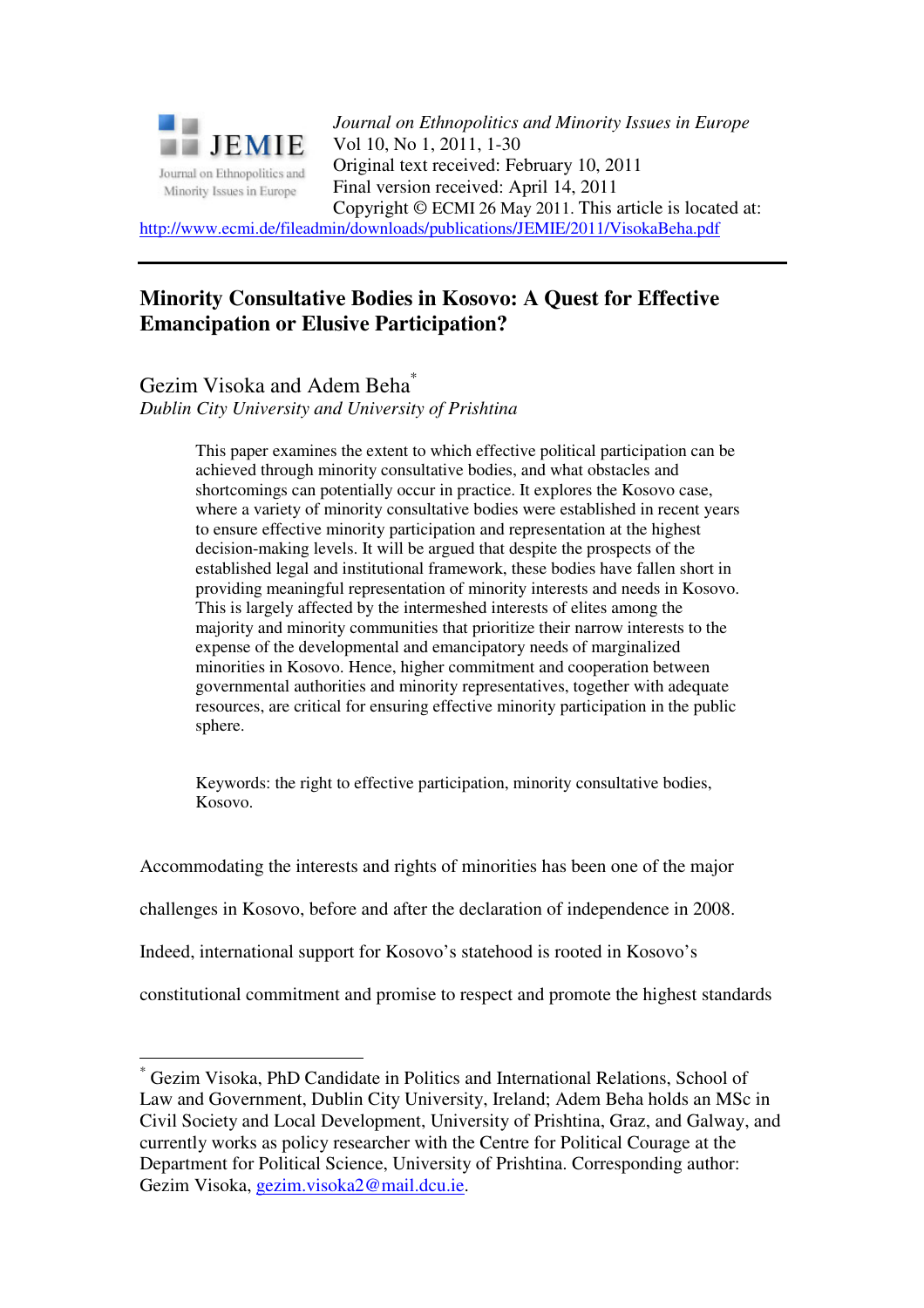of minority rights.<sup>1</sup> The institutional framework of minority consultative bodies consists of a Communities Consultative Council, based in the Office of the President of Kosovo; the Committee on Rights and Interests of Communities, based in the Kosovo Assembly; and the Office for Community Affairs, established within the Office of the Prime Minister of Kosovo. Initiated by the international community, the establishment and functioning of minority consultative bodies in Kosovo is seen as an appropriate mechanism for ensuring that constitutional commitments on minority rights are effectively implemented through direct engagement with minority representatives in consultative, decision-making and coordination processes.

Theoretical debates and policy prescriptions suggest that beyond fuzzy constitutional commitments, minority consultative bodies could be a promising mechanism to ensure the effective political participation of minority groups. They are seen as a space in which minority political groups, civil society representatives and governmental bodies can interact, and where the views, concerns and interests of minorities can be effectively incorporated within the process of policy planning, implementation and evaluation (Weller, 2010). To explore how these theoretical prescriptions apply in practice we will examine case of Kosovo, where the international community has invested extensively in developing an ambitious institutional and policy framework for empowering minority communities. In particular, we will assess how these mechanisms work in practice, by analysing their performance and achievements two years after their establishment.

This is the first academic paper to explore the performance of these institutions in practice, and it will focus on the Roma, Ashkali and Egyptian (further, RAE) communities, as the most vulnerable and non-dominant communities. After a short theoretical and legal discussion of the changing nature of minority rights, with a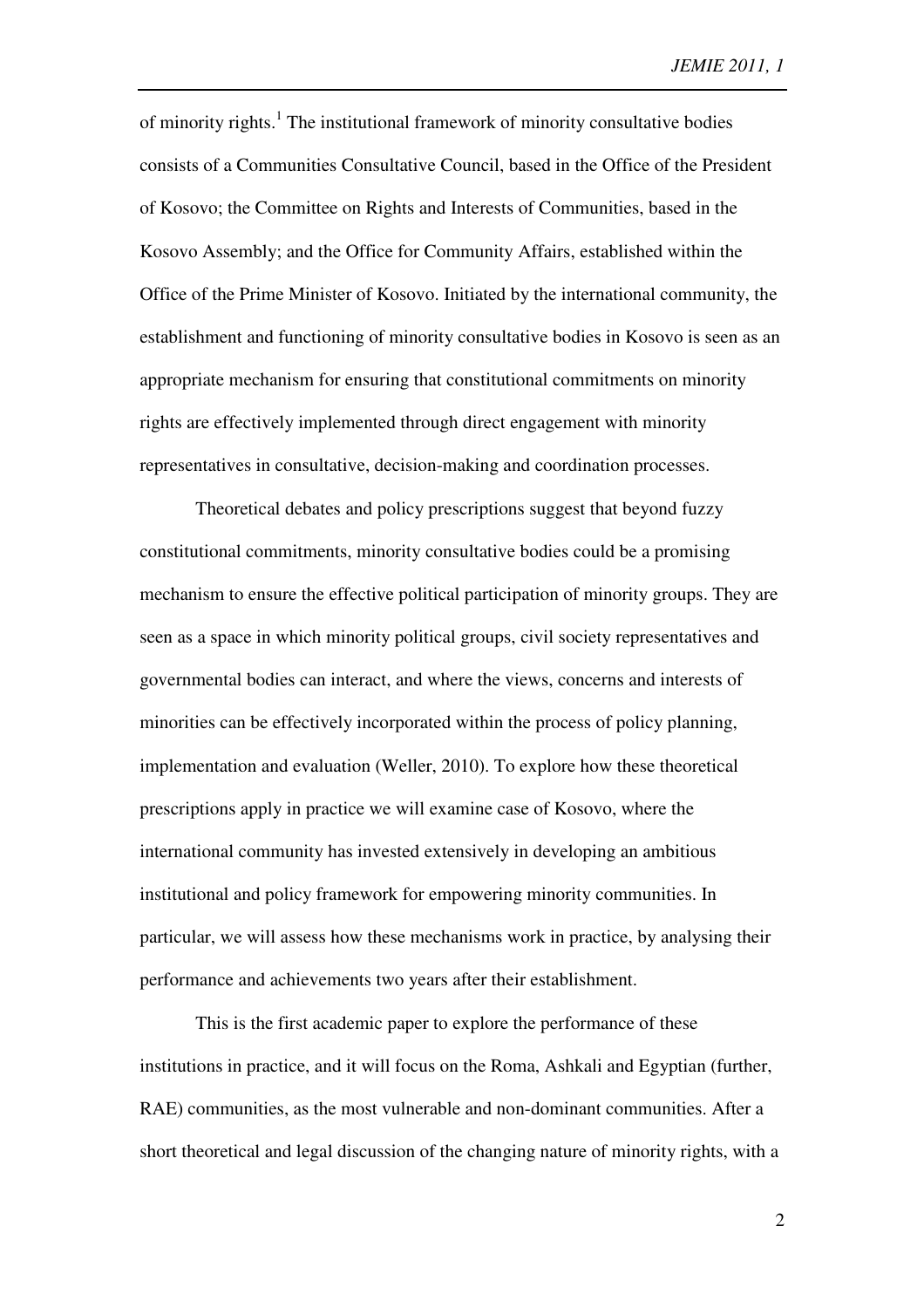focus on the right to effective political participation, the paper will then briefly discuss the extensive legal and policy framework for minority participation before and after Kosovo's independence. After this, we will provide a critical assessment of the performance and achievements of these minority consultative bodies, which are part of the main political institutions in Kosovo. Their performance will be assessed against a set of conditions prescribed in the legal documents that established them, and the broader political criteria evident in academic and policy discussions. Although this study falls between fact gathering and theory testing, the focus on a single case enables us to draw "middle-range contingent generalizations"<sup>2</sup> as to whether minority consultative bodies are becoming promising mechanisms for promoting effective minority participation.

In general, the study suggests that the establishment of minority consultative bodies in Kosovo is a positive development, especially in their provision of a deliberative forum for marginalized minorities. However, it also indicates that their performance over the last two years has not been as satisfactory as expected. There seems to be a lack of sufficient institutional cooperation and coordination among these bodies, the government of Kosovo and the international community. From an internal perspective the members of these bodies lack initiative, as well as the resources, experience and capacity needed to utilize the institutional space effectively and thus deliver properly on their mandate of improving the political and socioeconomic conditions of the Roma, Ashkali and Egyptian populations in Kosovo. To a large extent, the weaknesses of minority consultative bodies identified in this study are also result of divided RAE political communities and their disorganized civil society. Notwithstanding, the extensive attention given to the Serb community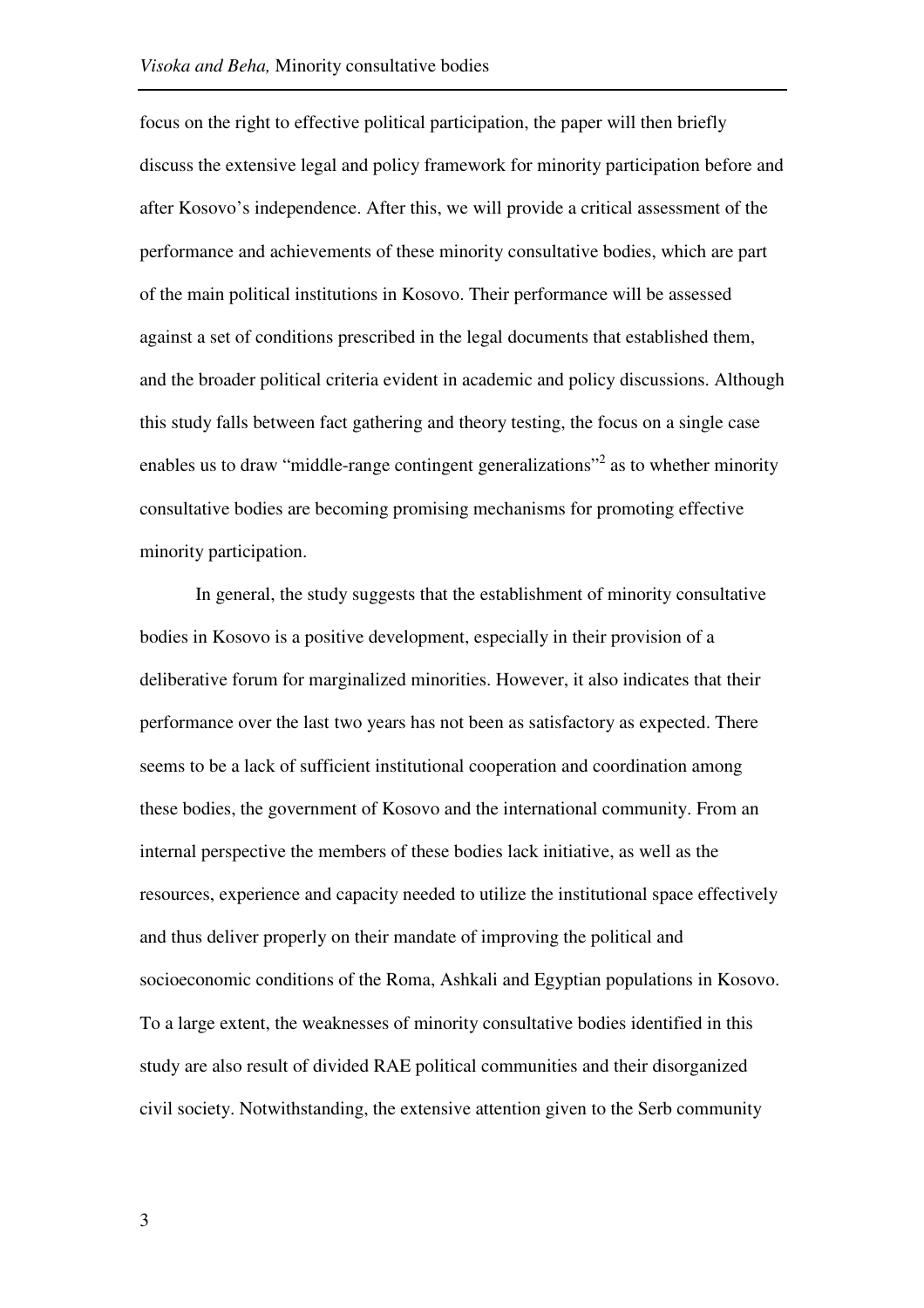and political interference by the government has negatively affected the performance of these bodies.

Recognizing these shortcomings, we argue that the effectiveness of minority consultative bodies is conditional, on the one hand, on a commitment by governmental authorities to provide sufficient consideration, resources and independence for minority representatives and, on the other hand, on the meaningful representation of minority interests through the election of skilled and experienced minority representatives who are committed to working for the needs and interests of their respective communities. Overcoming internal identity and interest-related disputes among the Roma, Ashkali and Egyptian communities would increase their bargaining capabilities within the consultative bodies and ensure wider accommodation of their communities' interests. As the mandate and scope of work of these bodies is intertwined and mutually dependent, inter-institutional cooperation and coordination of activities it is of critical importance in ensuring effective performance.

# **The right to effective participation: from recognition to effective implementation?**

Over the last two decades, minority issues have attracted considerable international attention and recognition. The international community has realized that violation of minority rights by host states has the potential to trigger internal conflicts with regional and international implications, and that minority issues are thus a legitimate international concern. Protracted and intractable conflicts are often rooted on the violation of minority groups, which are manifested through ethnic division, grievance, violent confrontation and secession attempts (Coleman, 2003: 1-37). Consequently, the protection of national minorities is becoming a recognized standard of consolidated democracies, particularly in the wider Europe, and a precondition for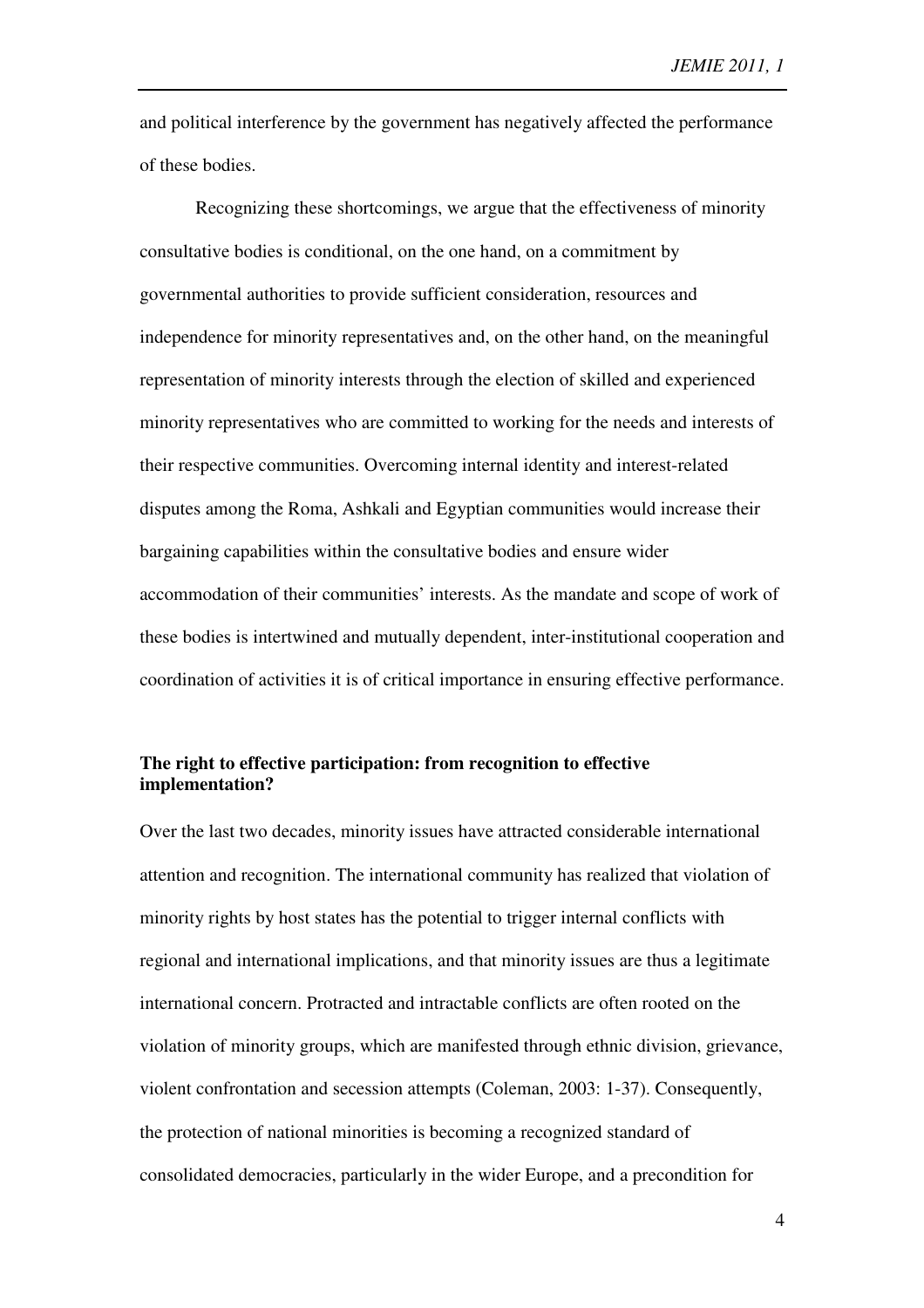accession to the Euro-Atlantic institutions (Weller *et. al.*, 2008). Over the past two decades, minority issues have received special attention in cases of peace settlements, foreign aid conditionality, state recognition and legitimacy, and membership in international institutions. This recognition and 'internationalization' of minority rights, as Will Kymlicka (2008: 14) asserts, represents a "complex mixture of humanitarian, self-interested and ideological reasons".

The recognition of minority rights in international and regional human rights covenants marks an important step forward, but it is not sufficient when it comes to the effective implementation of minority rights in practice. As witnessed in certain cases, the recognition of minority rights by national governments in their constitutional design does not necessarily guarantee effective minority participation. On a related point, Resnick argues that "ethnic minorities as holders of civic rights and political freedoms under a clearly prescribed set of constitutional and institutional norms, citizens, whatever their linguistic or cultural background, ought to be able to transcend the more particularistic loyalties that retrograde nationalists seek to foster" (Resnick, 2004: 45). In this regard, the creation of distinct institutional and policy mechanisms that ensure the direct representation of minorities and their interests has recently become a promising tool for minority emancipation in multiethnic, postconflict and divided societies. Although the nature of internal disputes in these types of societies might be different, the salience of minority issues remains largely the same.

Political participation in different contexts has been crucial for promoting democratic values across populations, in generating trust in political institutions, and in promoting free, competitive political behaviour (McAllister and White, 2009: 186). Specifically, in post-conflict and divided societies creating conditions for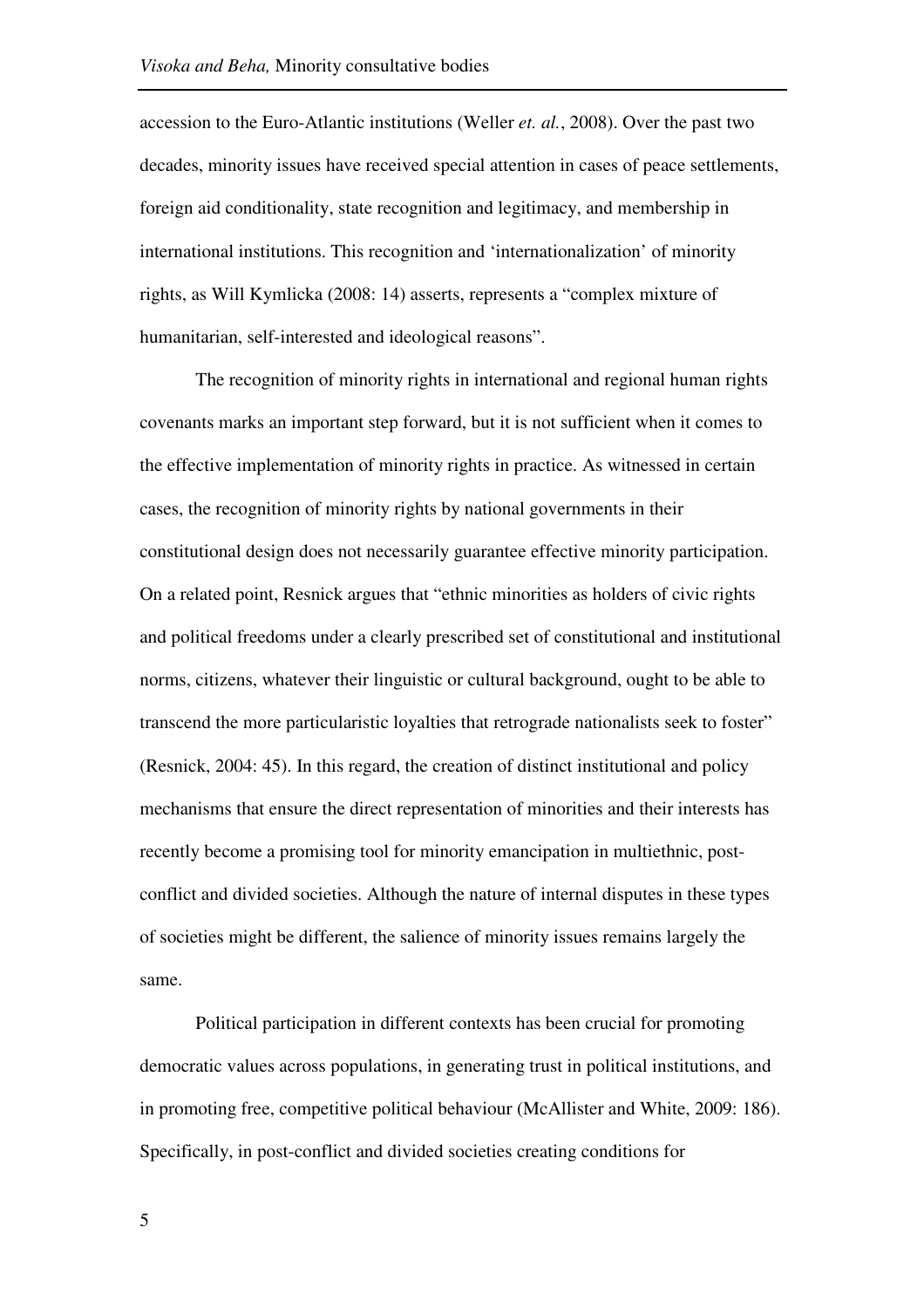accommodating and integrating the rights and interests of minority groups is seen as a critical condition for transforming the conflict, regaining trust, and reconciling and normalizing social relations between different ethnic groups. According to Kymlicka, the right to effective participation in the minimal reading means "simply that the members of national minorities should not face discrimination in the exercise of their standard political rights to vote, to engage in advocacy and to run for office", whereas by a maximal reading "effective participation requires, not just that members of minorities can vote or run for office, but that they actually achieve some degree of representation in the legislature" (Kymlicka, 2008: 29). In a step forward from this maximalist conception, Marc Weller notes that "full and effective participation of national minorities in public life has established itself as a right in international documents concerning the protection of national minorities" (Weller, 2010: 482).

Indeed, the effective participation of minorities in decision-making processes is promoted by several regional and international organizations and codified in various political and legal documents. The Framework Convention for the Protection of National Minorities (FCNM) of the Council of Europe outlines that states parties should create "conditions necessary for the effective participation of persons belonging to national minorities in cultural, social and economic life and in public affairs, in particular those affecting them" (CoE, 1995)*.* 3 Increasingly, the participation of minorities through consultative mechanisms is become an important way of addressing minority issues. For instance, the OSCE 1999 Lund Recommendations for the Effective Participation of National Minorities in Public Life outlines that:

States should establish advisory or consultative bodies within appropriate institutional frameworks to serve as channels for dialogue between governmental authorities and national minorities. Such bodies might also include special purpose committees for addressing such issues as housing, land, education, language, and culture. The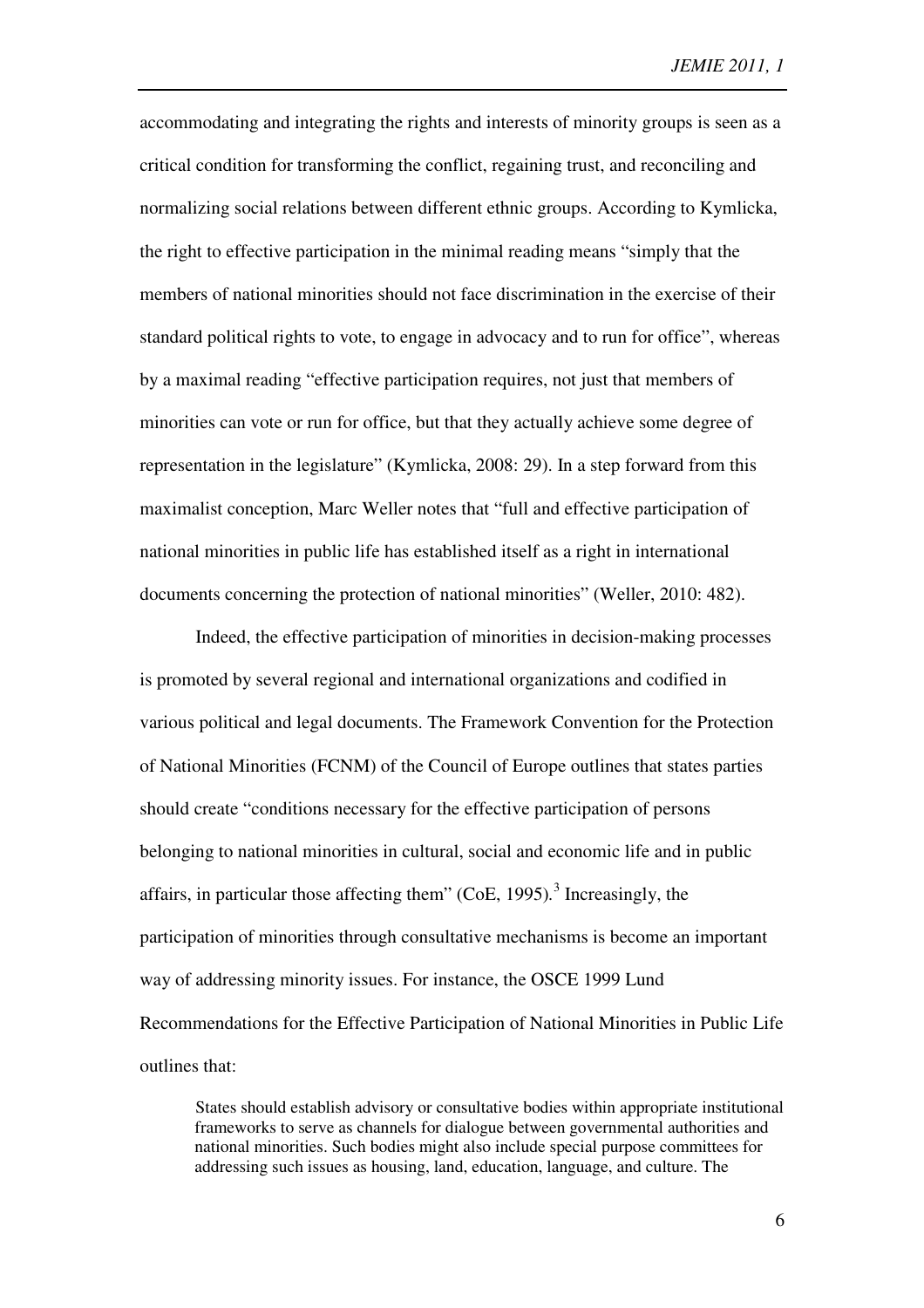composition of such bodies should reflect their purpose and contribute to more effective communication and advancement of minority interests.<sup>4</sup>

On a broader level, the right to effective political participation is closely related to debates on deliberative democracy and power-sharing in divided societies. According to John Ferejohn deliberative democracy would "require that public decisions be chosen based on actual public deliberations, that everyone have effective access to the deliberative forum, that every citizen be capable of giving and being moved by good reasons, and that everyone accept the obligations that follow from the deliberate choice of a public action" (Ferejohn, 2000: 79). While this remains an ideal aspiration of a participatory and inclusive democracy, ethnic power-sharing is favoured in many post-conflict and divided societies.<sup>5</sup> According to Lijphart, "power sharing denotes the participation of representatives of all significant communal groups in political decision-making, especially at the executive level" (Lijphart, 2008: 3). As a result of power-sharing arrangements following peace settlement or regime change, minority ethnic groups gain privileged representation in central decision-making bodies, and enjoy special procedural and institutional mechanisms to protect their ethnic interests (Roeder and Rothchild, 2005). Both alternatives are problematic for achieving the effective political participation of minorities. In practice it is doubtful whether minorities are able to access the deliberative forum due to the economic, educational and cultural barriers they face, and similarly elite representation in powersharing arrangements often results in the entrenchment of clan interests, misuse of power and internal marginalization of minority population (Valadez, 2001).

Concerning ethnic power-sharing, Roeder and Rothchild (2005) argue that in some cases these arrangements empower ethnic elites, which risks escalating the conflict and delaying prospects for self-sustaining peace. Contrary to the powersharing propositions, Roeder and Rothchild advocate a power-dividing strategy that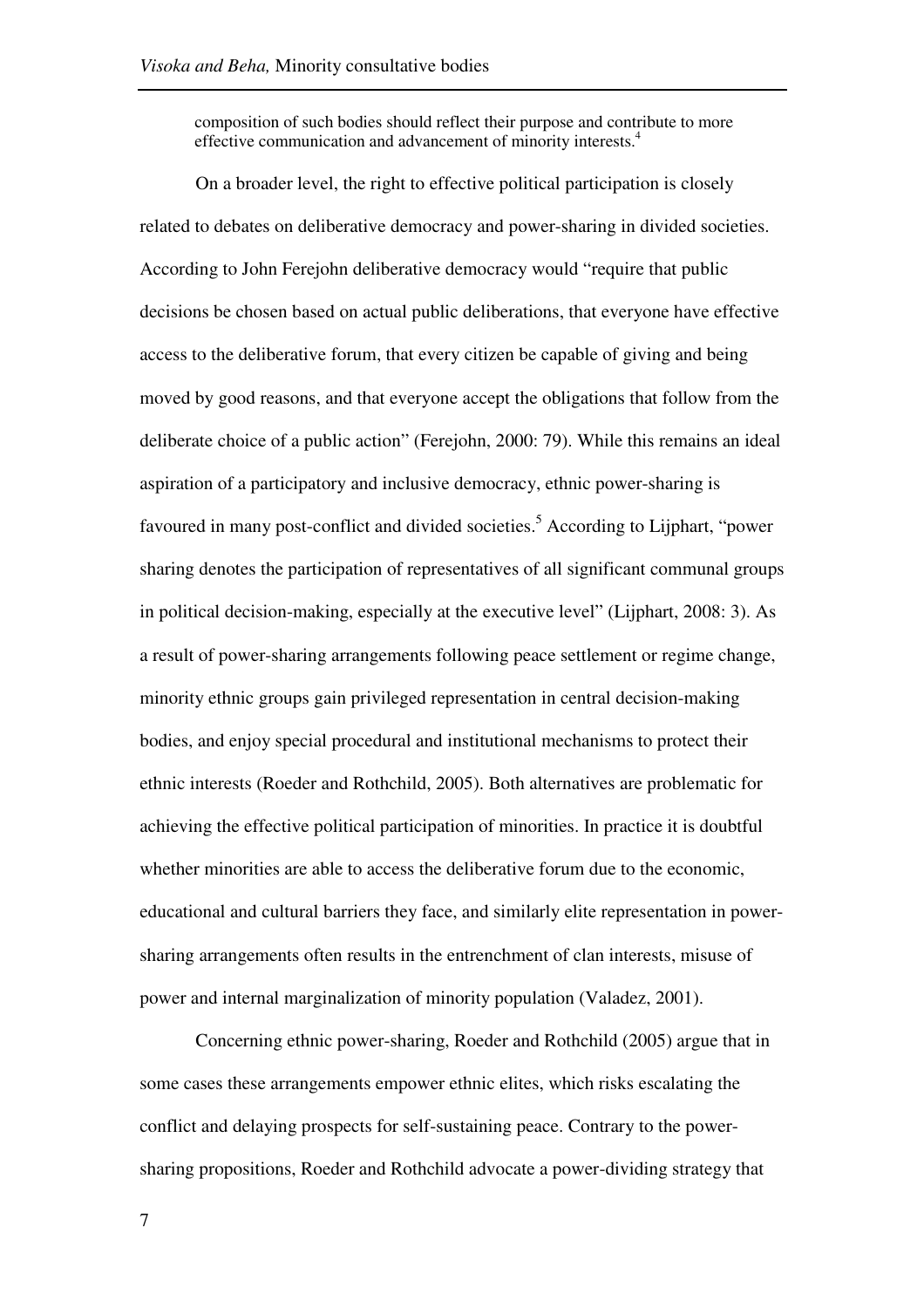incorporates three elements: civil liberties, multiple majorities, and checks and balances. They envisage that divided-power democracies allocate state powers between government and civil society with strong, enforceable civil liberties that take daily responsibilities out of the hands of government. They distribute the remaining responsibilities to government among separate, independent organs which represent alternative, crosscutting majorities (Roeder and Rothchild, 2005: 15). The powerdividing strategy is similar to the Gutmann and Thompson (1996) principles for deliberative processes, which consist of reciprocity, publicity and accountability. These principles advocate for mutually acceptable and consensual decisions, open and transparent deliberation process, and accountable and justifiable decision-making processes. To achieve this, Gutmann and Thompson assert that it is necessary to ensure basic liberty, basic opportunity, and equal opportunity, including the right to free speech and assembly, education opportunities and equal access to resources and public positions.

One attempt to overcome the limits of ethnic power-sharing and to embed a 'light footprint' of deliberative democracy involves the creation of special minority institutional bodies, varying from consultative and coordination mechanisms to codecision and self-governance mechanisms. Marc Weller has developed a comprehensive legal typology of different special minority bodies where he sets out their distinct functions. Similarly, the Council of Europe Advisory Committee to the FCNM has grouped together four comprehensive functions of special minority bodies: a) organization, mobilization and coordination among minority representative organizations; b) contribution to the drafting of legislation; c) contribution to governmental programming; and d) participation in reporting to international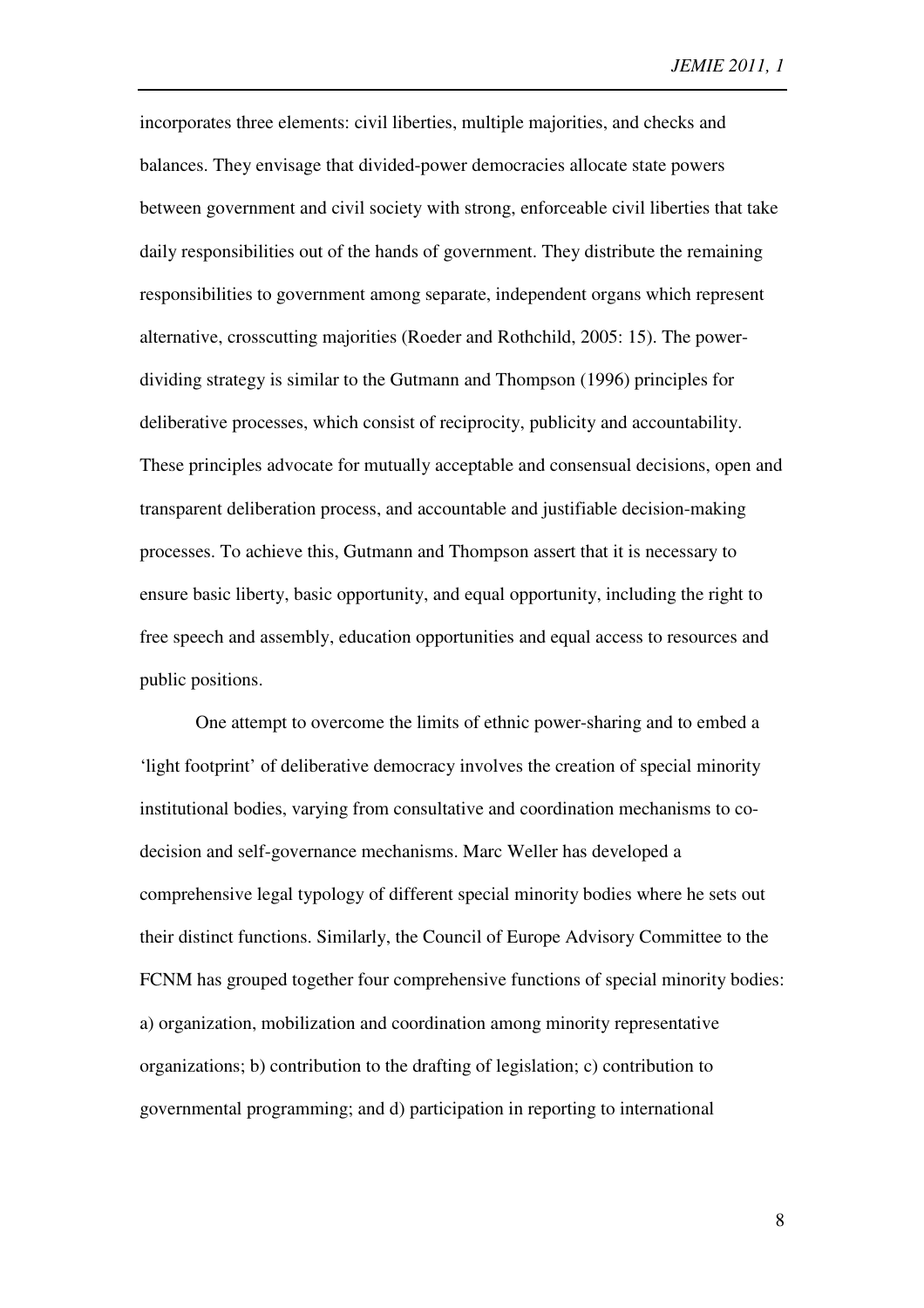mechanisms (CoE, 2006: 11). Of particular relevance are consultative and co-decision bodies, which we will discuss in the following section.

In most cases, minority consultative bodies provide a platform for interaction between minority political and civil society representatives and governmental bodies, and aim to incorporate the views, concerns and interests of minority communities within the process of governmental policy planning, implementation and evaluation. The conditions of membership, types of activities and division of tasks are proscribed in national legislation or in special government decrees. Minority consultative bodies are also tasked with maintaining public visibility, communicating with their respective communities, and sharing information with the general public (CoE, 2006: 11). While the organization, mobilization and coordination of tasks to help enhance the effectiveness of these consultative mechanisms, Weller argues that "another benefit arising from this function is the facilitation of inter-ethnic dialogue that is particularly useful in states where ethnic tensions persist" (Weller, 2010: 491). Consultative bodies in some cases have the potential to engage with donors to set priorities and collaborate in implementing programmes dedicated to minorities. They can also contribute to enhancing minority rights through reporting to international human and minority rights monitoring bodies (CoE, 2006: 13).

On the other hand, the co-decision mechanisms enable minority groups to hold certain legislative and executive powers when it comes to protecting their rights and interests in the policy making and policy implementation processes. Weller distinguishes two sub-types of co-decision mechanisms: soft and hard forms of codecision (Weller, 2010: 483). While the former is applicable when legislative or policy initiatives cannot be approved without considering the views of minorities, the latter applies in cases where minority groups have a direct right to undertake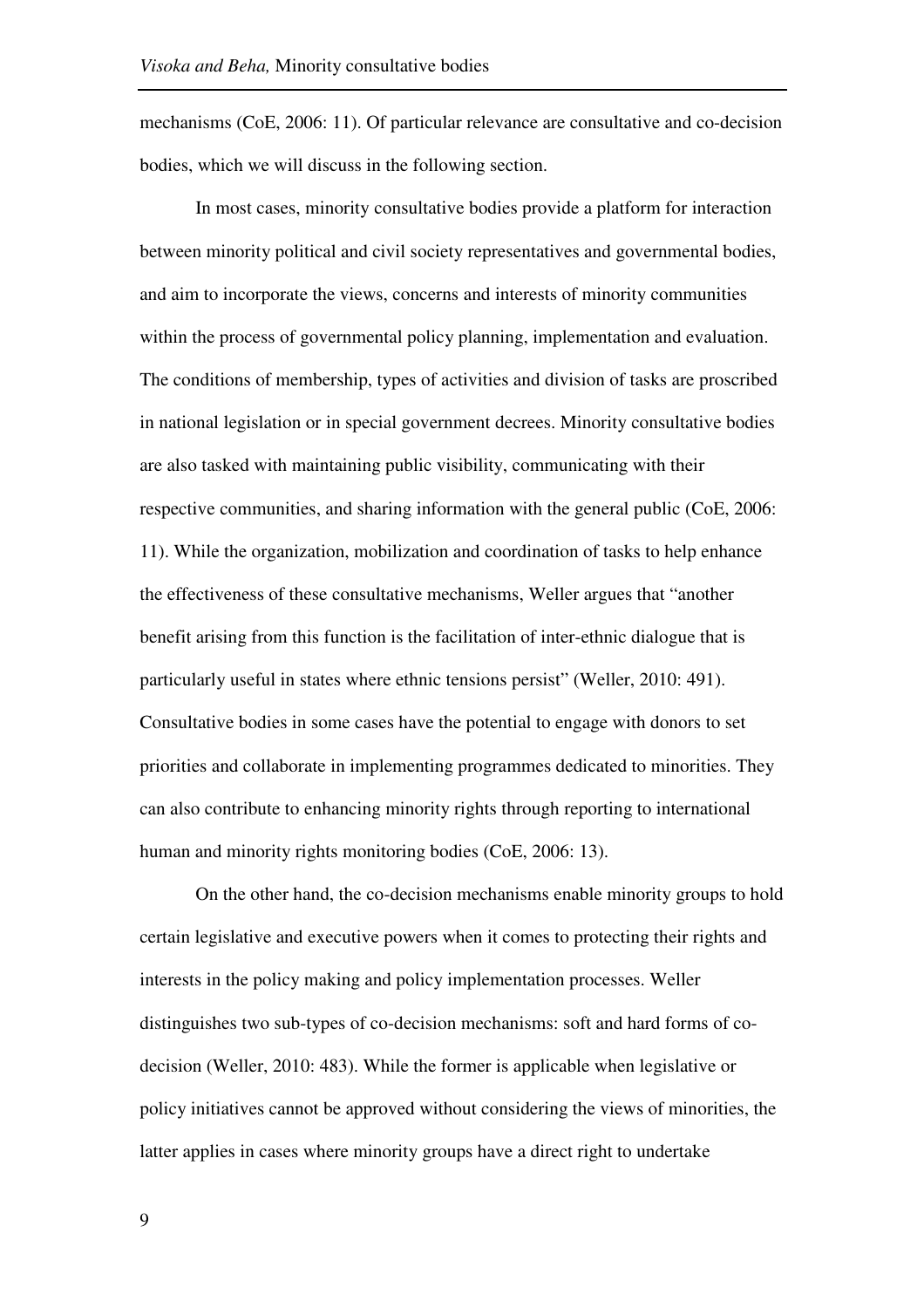legislative initiatives, as well as hold the right to block legislative and policy initiatives affecting their communities' rights and interests. The co-decision mechanism applies to a wide range of functions, such as: initiating a legislative process, reviewing and commenting on legislative initiatives to observe compliance with minority rights standards, campaigning to support drafting or revising legislation relevant to minority communities, and raising awareness on the implementation of legislation and policy relevant to minority interests (CoE, 2006: 12). In principle, this function of drafting legislation is often an attribute of co-decision and consultative mechanisms.

In addition, coordination mechanisms, according to Weller are not "genuine minority consultative bodies", but rather coordination points between different governmental sectors that address minority affairs. Nonetheless, minority representatives may be consulted by these coordination mechanisms to improve their understanding of the developmental priorities that concern different minority groups. Coordination mechanisms and consultative mechanism participate in assessing community needs, setting policy priorities, disseminating information, fund-raising, and monitoring and evaluating the performance of programmes (Weller, 2010: 492). Finally, although these minorities special bodies take on different functions in different contexts, it is asserted that their effective performance is widely conditional on dissent representation, active participation and commitment among the minority representatives, sufficient resources and operation free from political interference (*ibid*.: 499). Equally, the effective participation of minorities and the successful functioning of minority consultative bodies are dependent on the commitment and dedication of government and minority representatives. In addition, the effective functioning of minority consultative bodies also requires adequate resources (OSCE,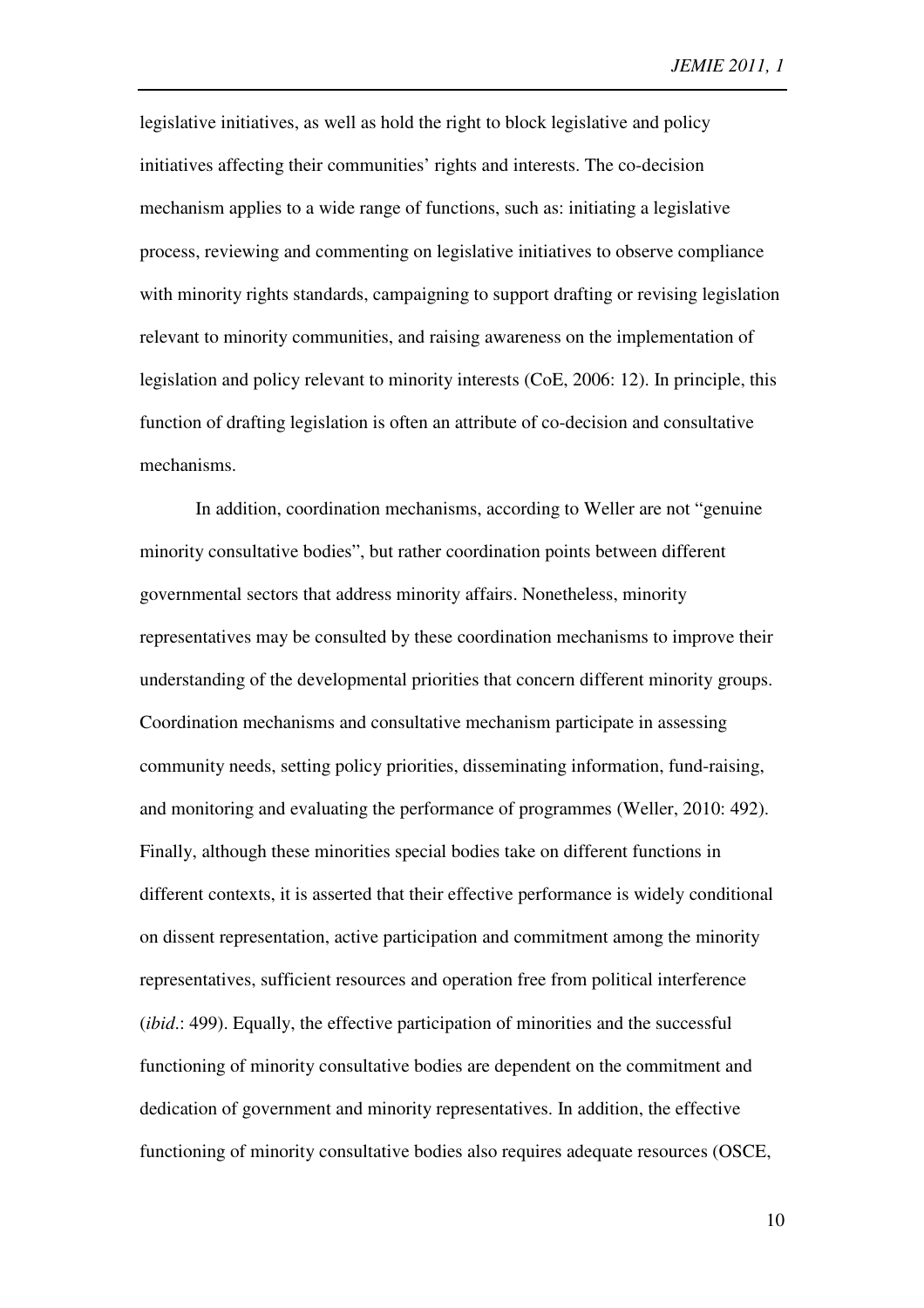1999: 10). Often, the funding of these bodies comes from the government public budget. Such funding must be politically unconditional and not influence the process and outcomes of these bodies. Weller argues that some decisions on the allocation of funds should be given to the minority bodies (Weller, 2010: 499). Indeed, the work of these bodies should be visible and inclusive for members of minorities and the general public.

#### **Minority participation before and after Kosovo's independence**

Following the NATO intervention in Kosovo and the establishment of the UN Interim Administration Mission in Kosovo (UNMIK), a non-majoritarian democracy was established based on power-sharing arrangements that aimed to reconcile different ethnic groups through a proportional electoral system and broad mechanisms for representation in Kosovo.<sup>6</sup> The 2001 Constitutional Framework created a comfortable environment for minority participation, guaranteeing minority communities 20 out of 120 seats in the Kosovo Assembly, of which ten were reserved for Serbs, four for RAE, three for Bosniaks, two for Turks, and one for Gorani.<sup>7</sup> Within the Assembly of Kosovo, a Committee on Rights and Interests of Communities (CRIC) with codecision powers was established. CRIC was granted hard co-decision authority and tasked to review laws and make recommendations on draft laws, to ensure that community rights and interests were adequately addressed. Regarding representation in the executive branch, the Constitutional Framework ruled that at least one of the ministers in the Kosovo government should be from the Kosovo Serb community and one from another community. At the municipal level, minority communities in Kosovo also enjoyed a number of mechanisms to protect their rights and interests,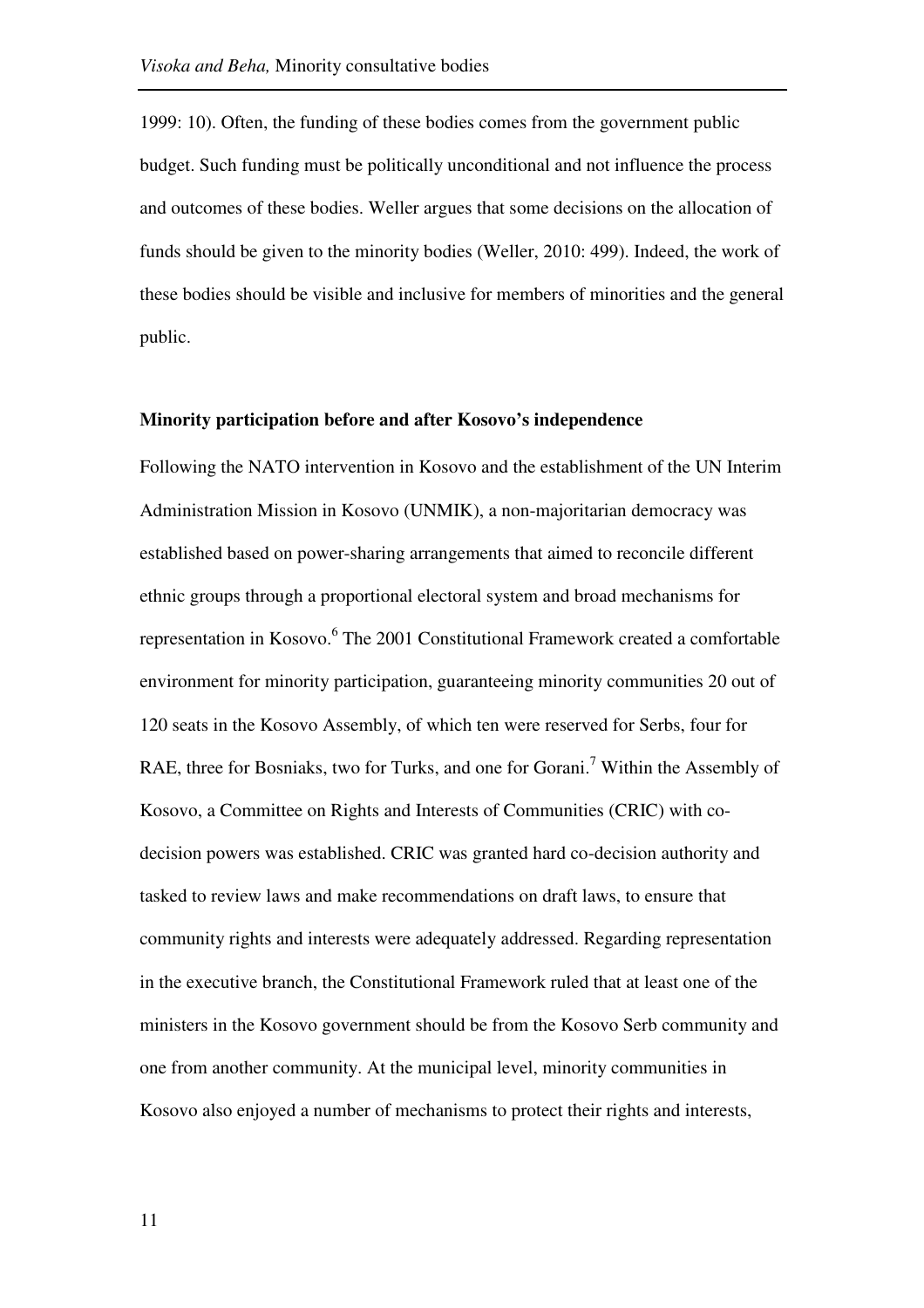such as a Communities Committee, and a Municipal Office for Communities and Returns (MOCR).

The expanded legal framework after Kosovo's independence in 2008 guarantees minority communities, among other rights, the right to political representation. The Constitution of Kosovo and the Law on the Protection and Promotion of the Rights of Communities constitute the core legal framework for community representation in Kosovo. However, their implementation remains problematic. Monitoring this minority legal framework, in 2009 the Council of Europe Commissioner for Human Rights observed that "the Constitution provides a good legal framework for human rights protection", but underlines that "it is now incumbent on the authorities, including the local authorities, to put these commitments into practice" (CoE, 2009: 5). Parallel to the completion of the legal framework on minority rights and participation, several conditions are considered as fundamental for the integration of minorities in post-independence Kosovo, including public participation which would ensure adequate representation and association rights in the public sphere; integration in public institutions, especially in the sectors of governance, rule of law and human rights protection; the establishment of appropriate inclusive education and health facilities; promotion of independent media; physical security and equal human rights protection; and community identity development (KIPRED, 2006).

Although the Kosovo institutions have created a comprehensive legal framework with regard to community rights and their political representation, RAE communities<sup>8</sup> remain the most vulnerable communities in Kosovo.<sup>9</sup> While the concerns of the Serb community continue to attract the interest and funding of the international community, members of Kosovo's RAE communities receive less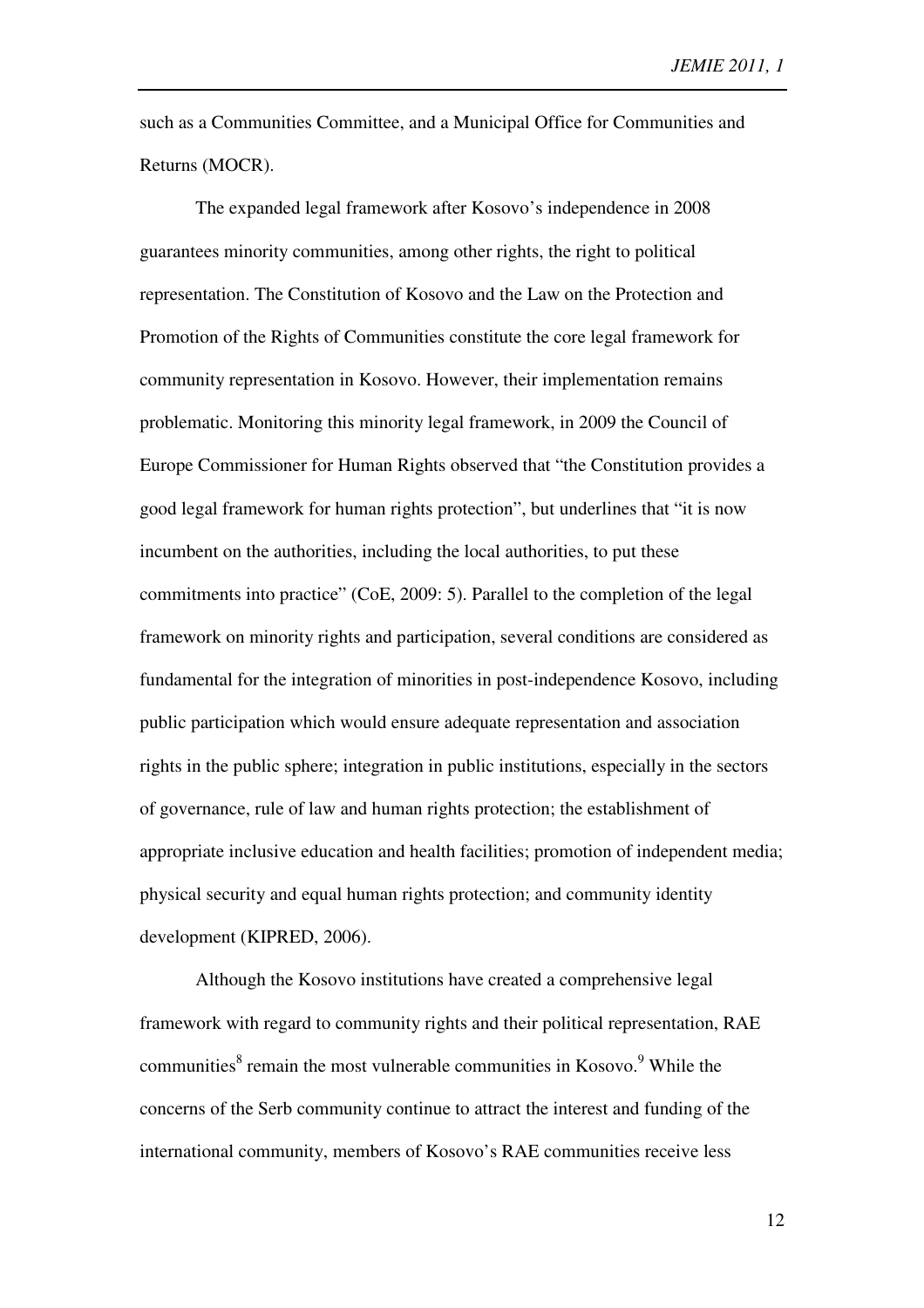attention (Kosovo government, 2009: 10). Indeed, the overall political emancipation of these communities in Kosovo is held hostage to several factors, including social and political status, low levels of education, high population growth, poor health conditions, lack of civil registration and basic legal documentation, discrimination, their status as "political pawns" between Albanian and Serb communities, their lack of a kin state, and an untrained and self-appointed leadership (Visoka, 2008: 154). These are strong obstacles to social cohesion, which contributes to the low level of RAE involvement and participation in political, civil, educational and health institutions.

The internal political tensions among Roma, Ashkali and Egyptian parties affect the quality of representation and the appropriate utilization of the institutional space offered to them. As is also the case with the majority Albanian political structure, Roma, Ashkali and Egyptian political parties in Kosovo continue to be organized along ethnic, community and geographical lines. As the monoethnic parties tend to appeal to a single community, "their program, membership and voters thus largely hail from only one group, be it the majority or minority [...] often with conservative or nationalist parties, the inclusion of other groups is purely tokenistic and minimal" (Bieber, 2008: 14). Parallel to this, cooperation and coordination among Roma, Ashkali and Egyptian parties is low and their political agenda is quite exclusive. Instead of creating a common political platform to articulate and advocate for those issues that are of greatest importance to the Roma, Ashkali and Egyptian communities, most of these parties have joined parliamentary groups dominated by Albanian and Serb political parties. In some cases, even parliamentary members who come from the same political party pursue different political agenda and do not share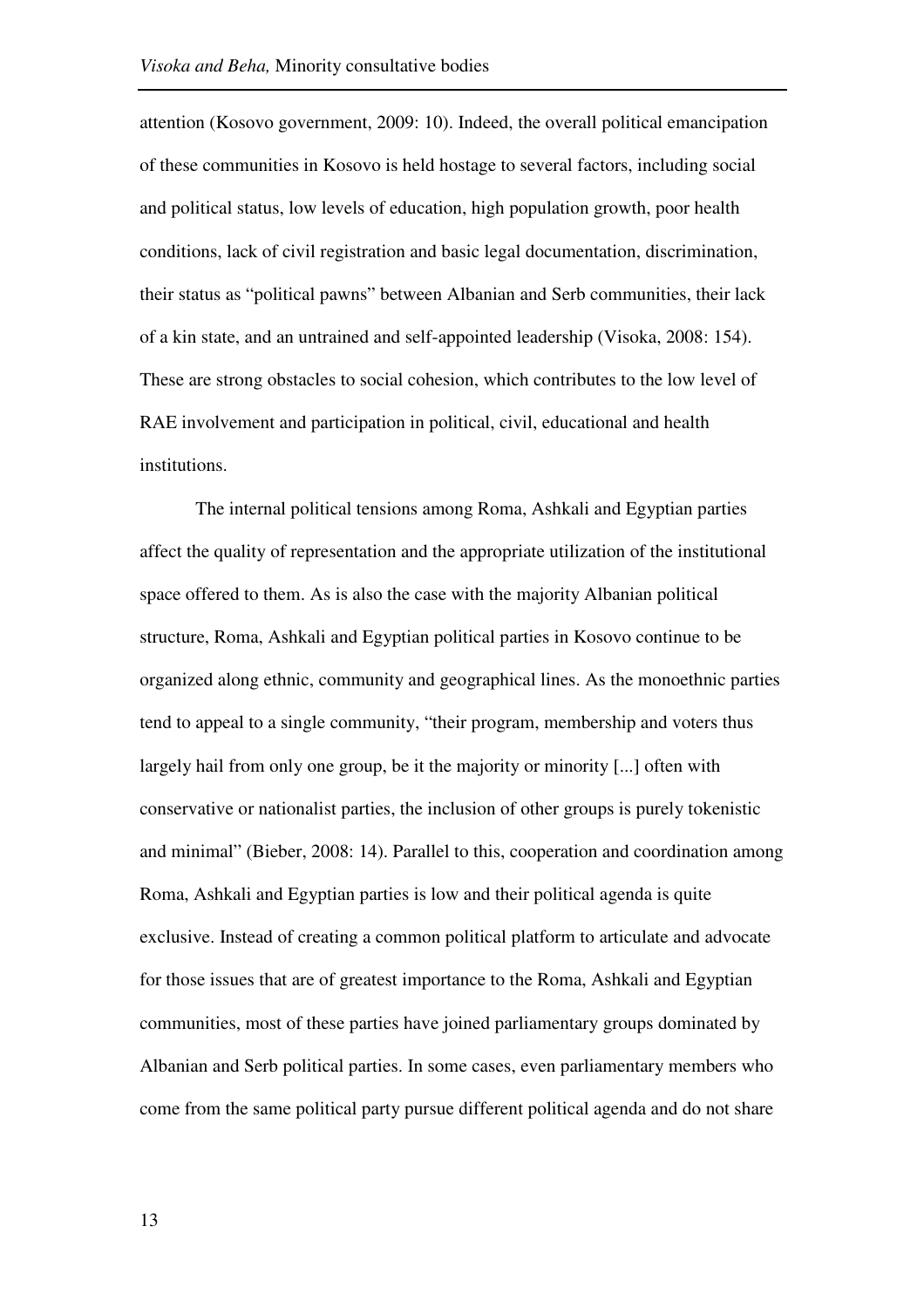the same parliamentary group. Similarly, civil society groups representing RAE communities are criticized for being ineffective and divided (Redjepi *et. al.*, 2009: 8).

In December 2008, the Kosovo government developed its Strategy for the Integration of Roma, Ashkali and Egyptian Communities, which sought to address crucial issues such as anti-discrimination; education; employment and economic empowerment; health and social issues; housing and informal settlements; return and reintegration; registration and documents; gender; culture, media and information; participation and representation; and security and policing (Kosovo government, 2008:7). Even though the strategy was adopted in late 2008, after a process of consultation that lasted almost two years, so far no component of the strategy has been implemented. Despite the unsupportive social environment that faces these marginalized communities, the presence of social capital and a synergized network between Roma, Ashkali and Egyptian civil society organizations might contribute significantly to regressive implementation of the strategy. In other words internal fragmentation means that RAE political parties remain unaccountable, and delay equipping the minority consultative bodies with appropriate and qualified staff who would be able to adequately address the concerns of these communities.

# **Minority consultative bodies in Kosovo**

Within the framework of the Kosovo Constitution, RAE communities in Kosovo, among others, are represented by the Community Consultative Council (the Council) in the Office of the President, the Office for Community Affairs (OCA) in the Office of the Prime Minister, and the Parliamentary Committee on Community Rights and Interests and the Returns (CRIC) in the Assembly. These representative bodies aim to provide RAE communities (as well as other community groups in Kosovo) with the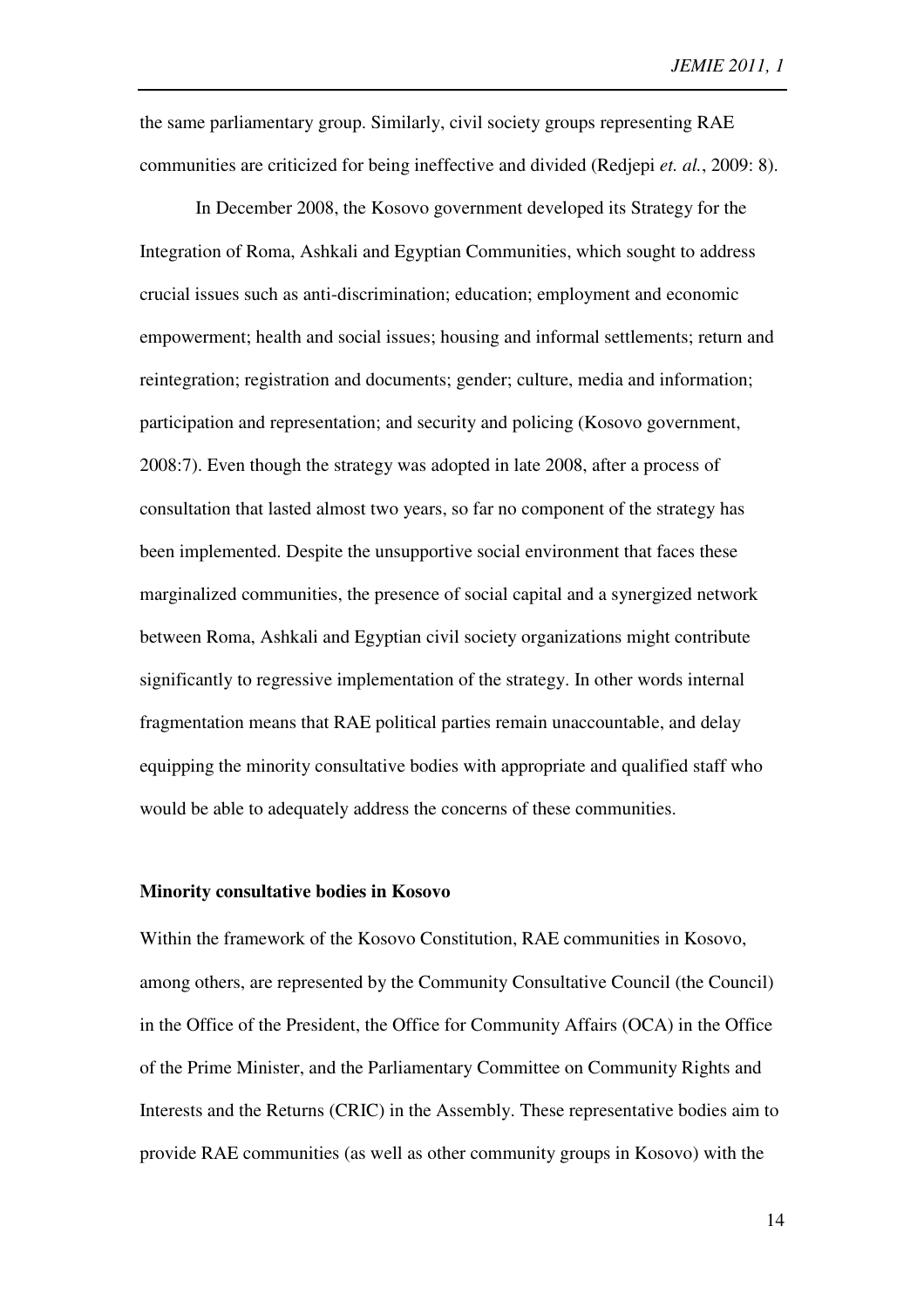opportunity to represent their political interests directly at the highest levels of governance and decision-making in Kosovo.

Established by Presidential Decree on 15 September 2008, the Communities Consultative Council is a consultative body with no formal veto powers on legislation or policy and consisting mainly of representative from political parties and civil society organizations―a body that aims to give a voice to community civil society and grant their representatives access to governmental policy affairs. The Council is tasked with providing communities with an opportunity to participate in assessing their needs, and designing, monitoring and evaluating programmes dedicated to their members. It is also tasked with recommending how funds should be allocated by international donors and the Kosovo institutions, to ensure that projects meet the needs and interests of minority communities.<sup>10</sup> The Council is composed of civil society representatives from all communities in Kosovo, and a small number of representatives from the Kosovo government who work on minority issues.

The second body, the Committee on Rights and Interests of Communities is a hard co-decision mechanism based in the Kosovo Assembly that provides legislative oversight on issues relating community rights and interests, as envisaged by Article 78 of the Kosovo Constitution. Parallel to this, CRIC plays a significant role in protecting the so-called "vital interests" of minority communities in Kosovo, highlighted in Article 81 of the Constitution. CRIC's mandate is a continuation of the previous Constitutional Framework of 2001. The overall mission of CRIC is to act as a legislative catalyst for minority rights in Kosovo. By performing this mandate, CRIC is in an ideal position to enhance and protect community rights through "its own initiative, propose laws and other measures within the responsibilities of the Assembly as it deems appropriate to address the concerns of Communities" (Kosovo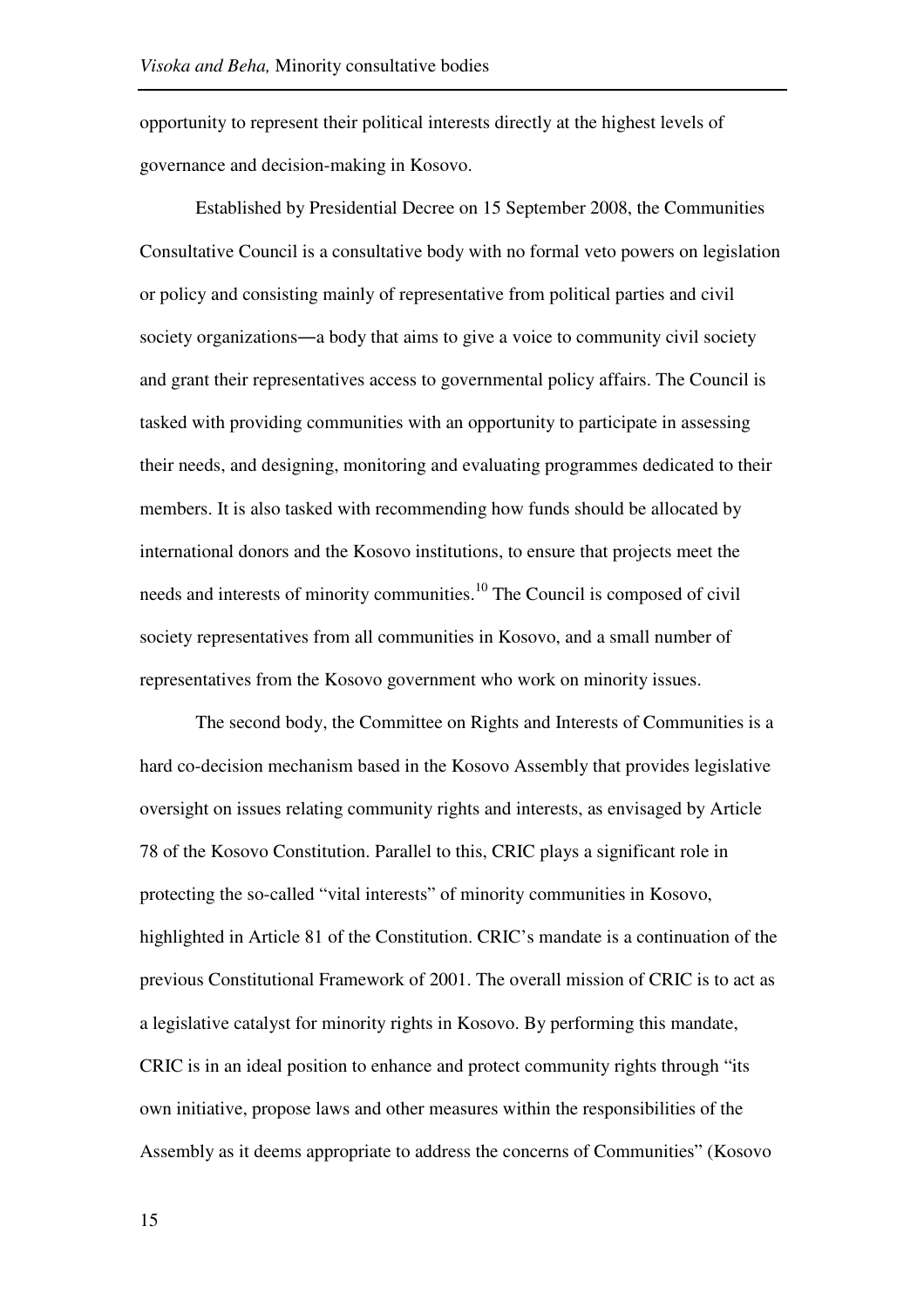Constitution, 2008). Concerning its structure, the Kosovo Constitution entrenches CRIC as a permanent committee within the Kosovo Assembly, which is composed of one third of members who represent the group of deputies of the Assembly holding seats reserved or guaranteed for the Serbian Community, one third of members who represent the group of MPs from communities that are not in the majority, and one third of members from the majority community represented in the Assembly.

The third body, the Office for Community Affairs in the Office of the Prime Minister was established in May 2008 to advise the Prime Minister of Kosovo on all communities' related issues, and coordinate policy and practical issues related to all communities in Kosovo. As an office within the Prime Minister's Office, the OCA has the opportunity to contribute to, analyse and advise on the government's policy affecting communities' rights and interests; to develop and monitor implementation of government strategies related to minority communities; and to monitor the implementation of laws and policies affecting communities. $^{11}$ 

Earlier in this paper we described the general mandate and function of minority consultative bodies, which presented an accumulation of theoretical and cross-case comparative knowledge. Deriving from them were four crucial aspects that can help evaluate the performance and effectiveness of minority consultative bodies: organization, mobilization and coordination; contributing to the drafting and reviewing of legislation; contributing to governmental programming; and participating in reporting to international mechanisms. Setting a framework for assessing the performance of minority consultative bodies in Kosovo requires a set of evaluation criteria that follow the general standards and normative obligations that prescribe the conduct of minority mechanisms, but that also recognize the context and local conditions, thus inferring realistic and relativist expectation. With this in mind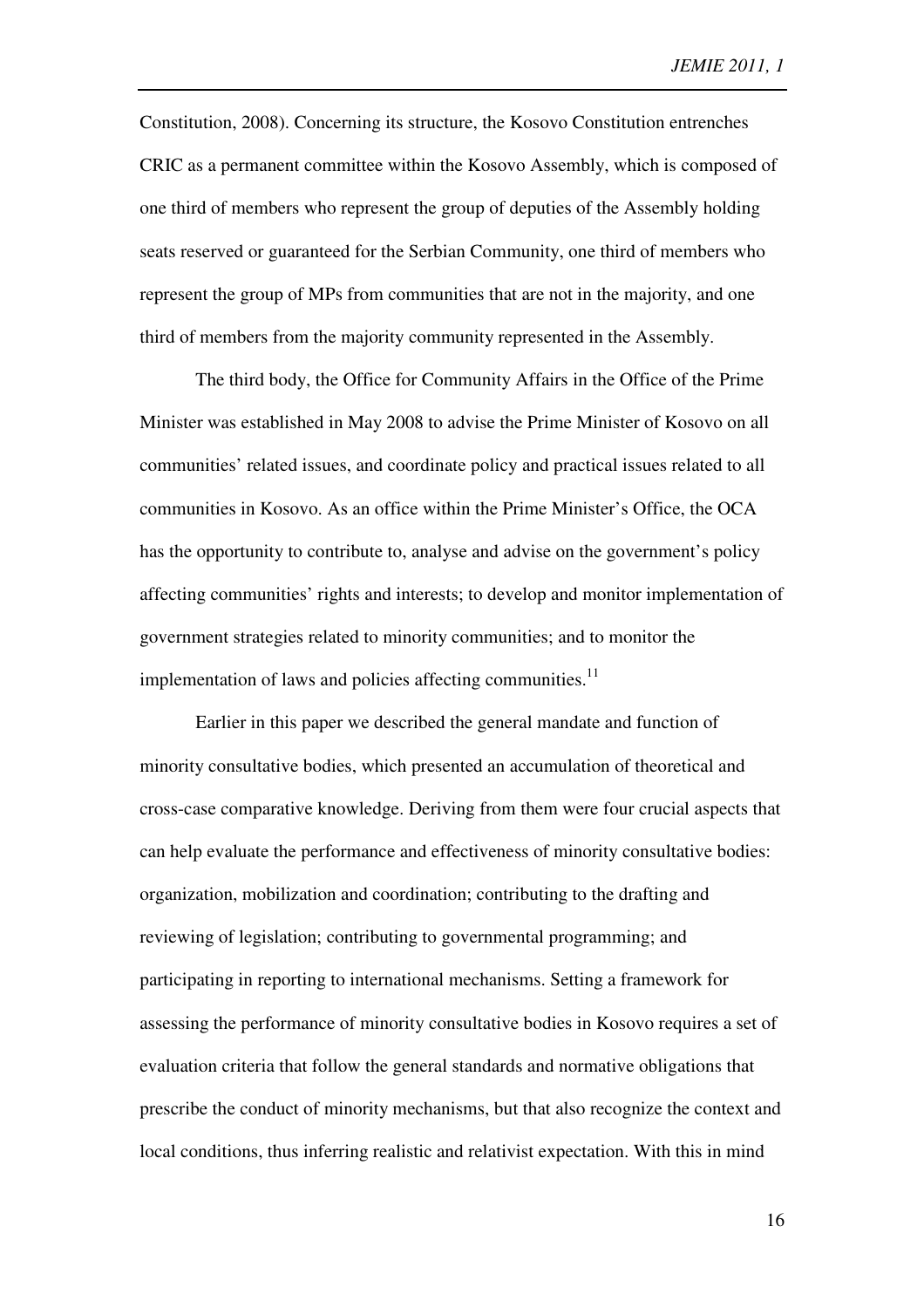the remainder of this article will evaluate these four performance aspects of minority consultative bodies in Kosovo against three criteria: internal consolidation and representation, tangible and mandate-related results, and wider external support or obstacles.

### *Organization, mobilization and coordination*

One of the primary functions of minority consultative bodies is to organize and mobilize minority communities by building up the capacity of minority representative groups and coordinating activities between different groups. We discovered that so far there seems to be insufficient cooperation and coordination between RAE political representatives and civil society organizations. In general, there is a negative dynamic of competition and clashes between these two sides in terms of allocating development and humanitarian assistance to the RAE populations, in supporting political parties and platforms, and in terms of identity politics and cultural affiliation.

Despite extensive support from the European Centre for Minority Issues (ECMI) to establish a sustainable representation system, the Council still lacks an established practice of organizing, mobilizing and coordinating activities with representative non-governmental organizations (NGOs) and local RAE populations. Though most current members are affiliated with NGOs, there are still challenges in communicating and coordinating the work of local NGOs and using the Council to bring communal problems to higher decision-making levels.<sup>12</sup> Initially, it was agreed that for each of the communities represented in the Council, an umbrella NGO is assigned to coordinate communication with other local NGOs. However, due to disagreements in the internal selection process, it was agreed that CSO would serve as technical nominating mechanisms only. An exception to this was the Bosniak community who managed to establish an umbrella organization. Until recently, the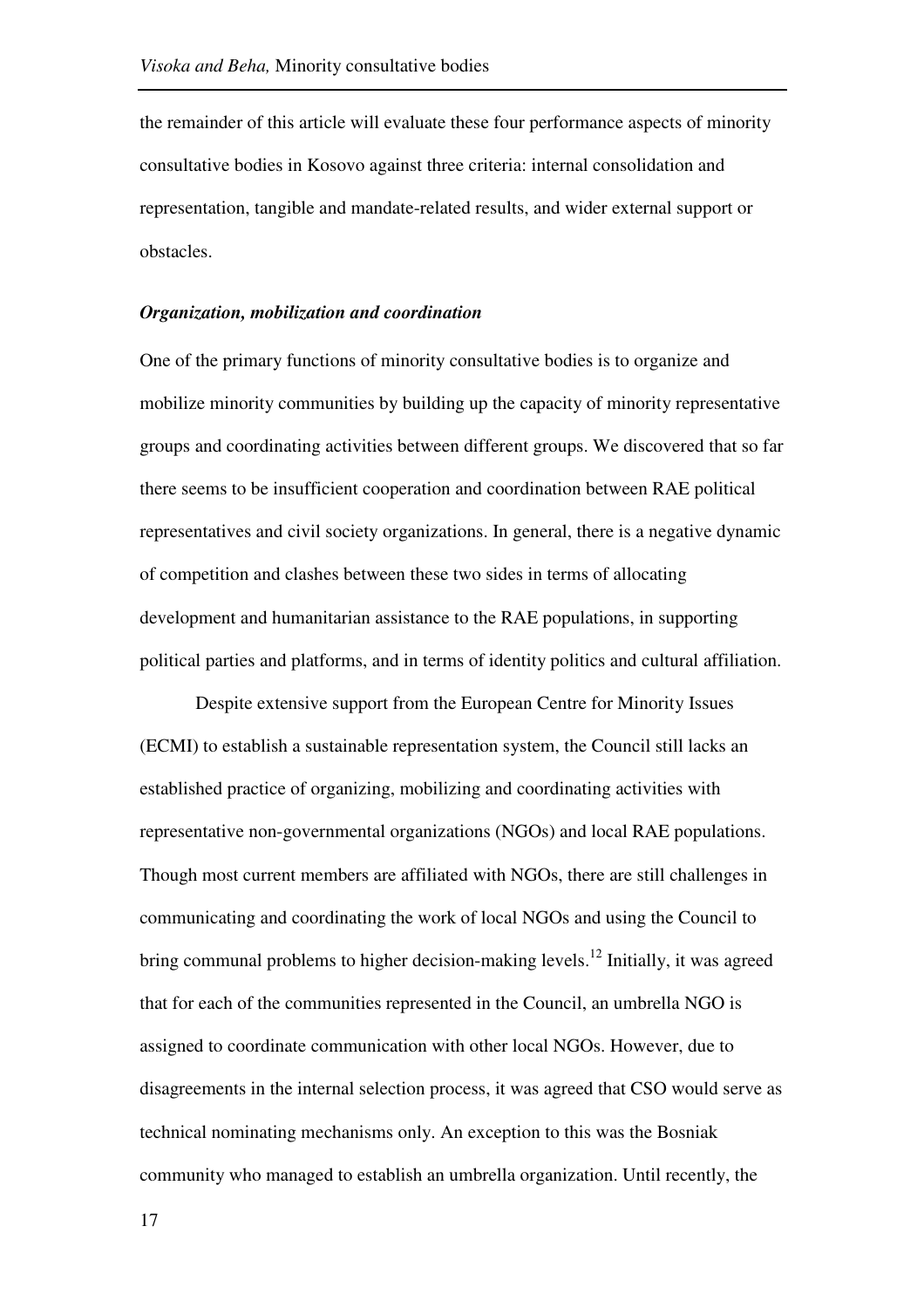Council has operated with an informal budget allocated on annually basis by the Office of the President, and other supplementary aid from foreign donors. Indeed these budgetary issues have constrained their scope of activities and the quality of performance.

A major weakness of these consultative bodies is the lack of inter-institutional cooperation and coordination. Insufficient inter-institutional cooperation seems to be a result of perceived competition and an overlap in the mandate of political leaders and civil society representatives. An OCA representative regularly attends the meetings of the Council, but beyond that there is no coordination of efforts and activities.<sup>13</sup> Similarly, representatives of different ministries seem to attend meetings in the Council but there is no subsequent coordination and cooperation. On several occasions members of the Council have invited ministers to discuss specific policy issues but random officers were sent who did not know the area of work and did not take follow-up accordingly.<sup>14</sup> On this matter, a former Council member stated that "whenever governmental representatives were invited to the meetings they recorded the Councils inquiries but did not proceed afterwards in practice".<sup>15</sup>

The first-hand accounts from the key actors in these mechanisms reveal the sources and nature of tensions that impact on the internal consolidation and representation. Apart from few meetings called by external instances, there seems to be insufficient formalized contact between these bodies. An Ashkali member of CRIC declared that "non-cooperation between OCA and CRIC began when a Roma member of OCA was allocating the majority of funding to the Roma community, excluding two other sister communities".<sup>16</sup> An Ashkali who is well aware of the political circumstances declared that the OCA has not collaborated with CRIC, and there have been cases when individual members of CRIC have approached the OCA attempting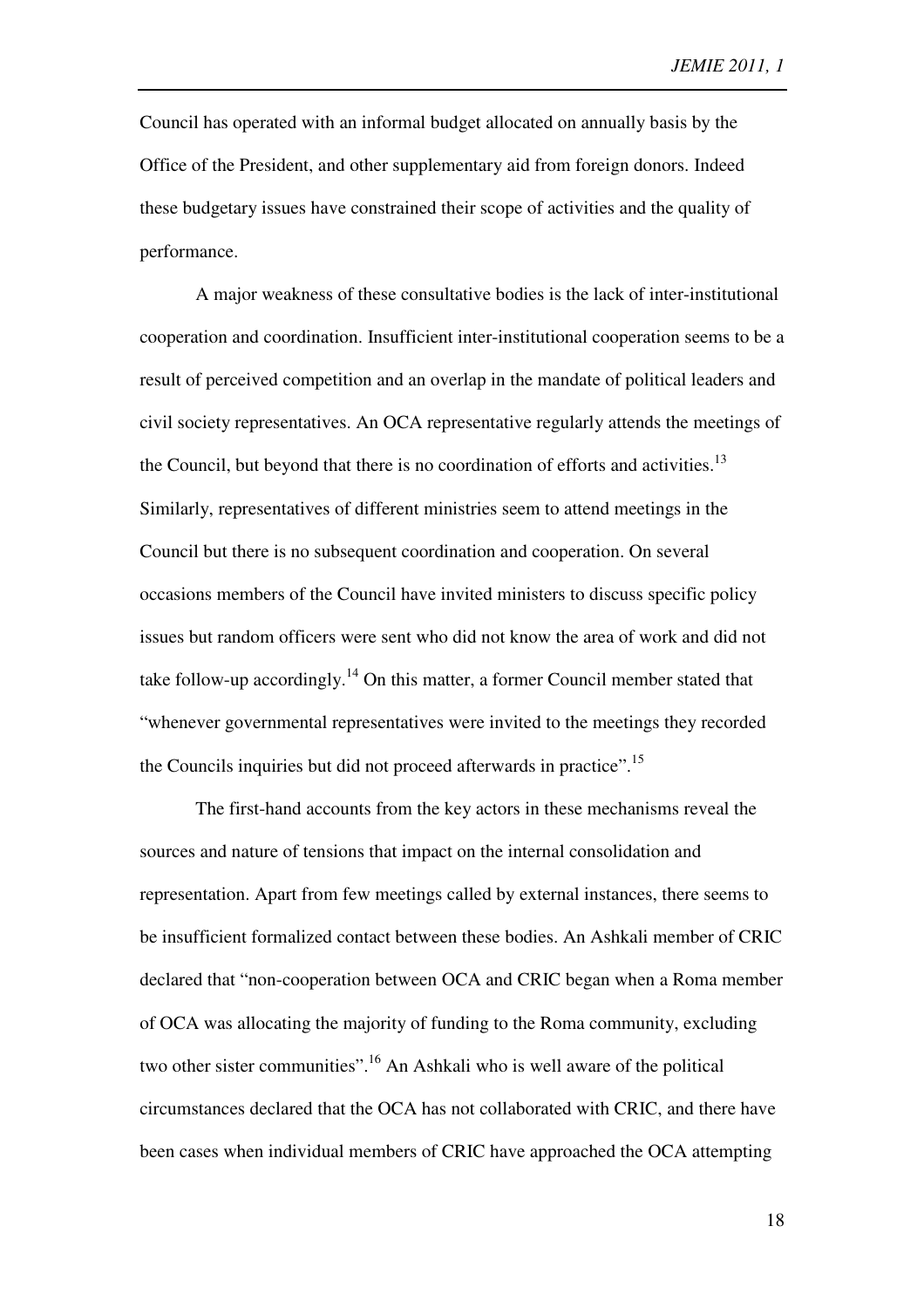to find funds for projects for their narrow interests.<sup>17</sup> Another Ashkali member of parliament (MP) affiliated with CRIC declared that "they have not met with the Council so far and it is them who should come and approach  $CRIC$ <sup> $18$ </sup>. The same MP goes further to argue that "we are not united [...] Members of the Council seek to address their communities (local community) interests and needs, and we try to channel our own community's interests".<sup>19</sup> However, there do seem to be few cases where MPs from the same community coordinate and cooperate with civil society representatives in the Council. For example, an Egyptian MP and member of CRIC asserted that he cooperates with the Egyptian representatives in the Council, and they coordinate what issues to raise. $20$ 

In general, it appears that RAE representatives in these three bodies are aware of the need to collaborate, but their narrow interests and fragmented positions regarding the allocation of resources and political support for certain policies create tension. Certainly, this lack of cooperation and coordination suggests that the RAE communities are not yet ready to make use of the mechanisms that exist to support their effective participation. Furthermore, it seems that the narrow-minded and fragmented relationship within and between these communities also reflects the vulnerable social and civic position of the Roma, Ashkali and Egyptian communities, who are unable to hold their representatives accountable or use different lobbying techniques to advance communal interests.

### *Contribution to drafting and reviewing legislation*

Minority consultative bodies are also entitled to initiate legislative processes, review and comment on legislative initiatives, and observe compliance with minority rights standards and interests. Since the Council's establishment in 2008, its RAE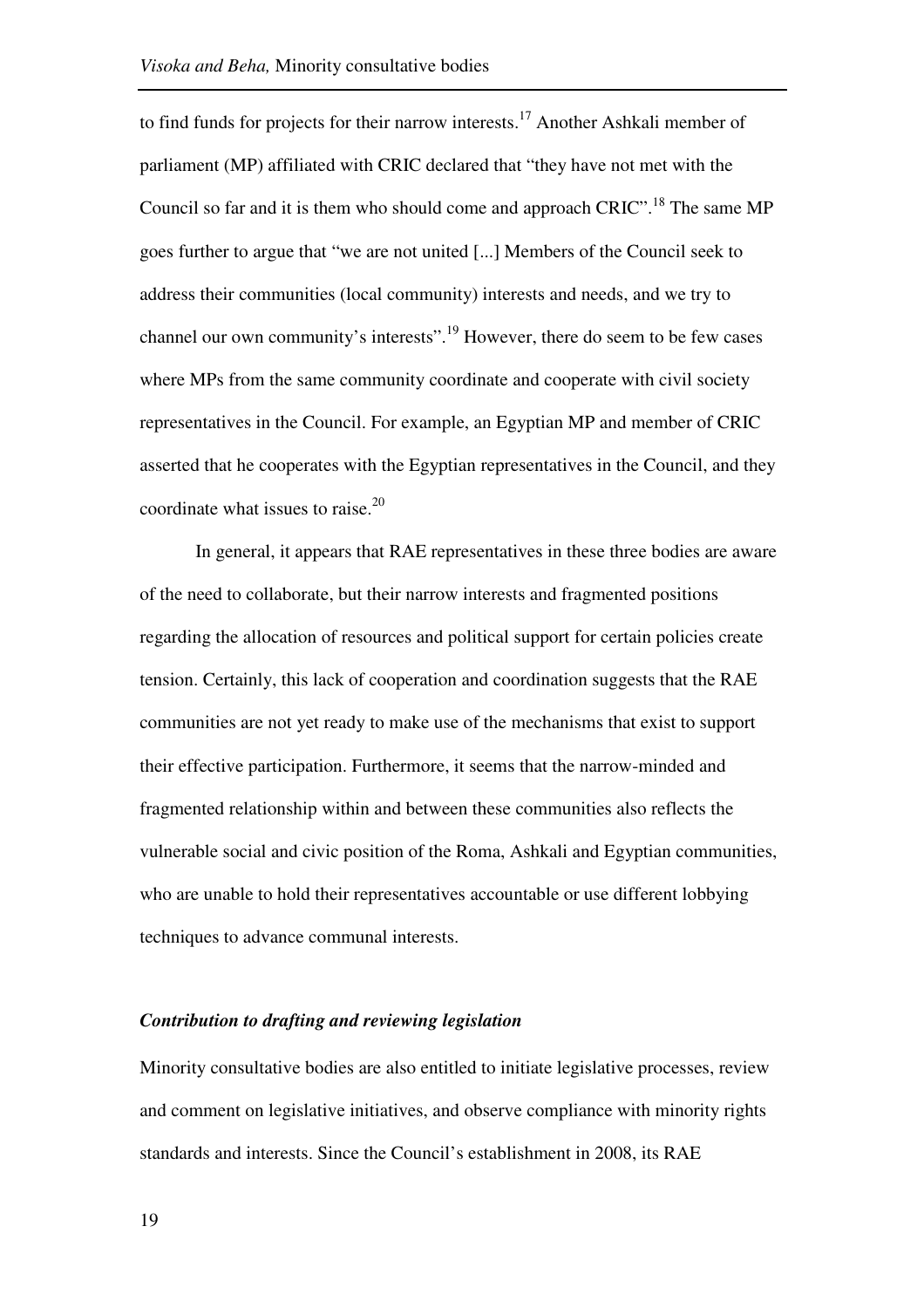representatives have commented on a very small number of laws and government policies that affect RAE communities, for example on legislation related to RAE education and employment. However, the results of such efforts are still pending. Based on our findings, there is a generally a lack of initiative among RAE representatives in the Council, which is mainly affected by their lack of capacity, political weakness, and the lack of financial incentives to comment on and advocate for legislative initiatives beyond the scope of regular meetings. Here the quality of members plays an important role in ensuring the effective performance and implementation of the Council mandate.

Despite some attempts to select particular laws that directly affect the rights and interests of communities in Kosovo, the Council has spent over a year struggling to consolidate itself internally. A review of meeting agendas and the issues discussed in the Council, shows that most of the time was spent on drafting a statute, internal operational rules and a working plan. Furthermore, during the first year it appears to have been difficult to execute the mandate of the Council due to a shortage of budget and staff. Apart from that, the Council has established four working groups, which review issues related to minority education and legislation, monitor the implementation of the Strategy for Integration of RAE Communities in Kosovo, and monitor the implementation of Council's own Work Plan. These working groups are seen as instrumental in ensuring that all members contribute to reviewing legislation and addressing certain policy issues affecting communities. However, the lack of financial support and general initiative among members seems to obstruct the effective performance of these working groups.

In terms of CRIC's performance, the RAE representatives in the Kosovo Assembly have one of the lowest participation rates in parliamentary discussions.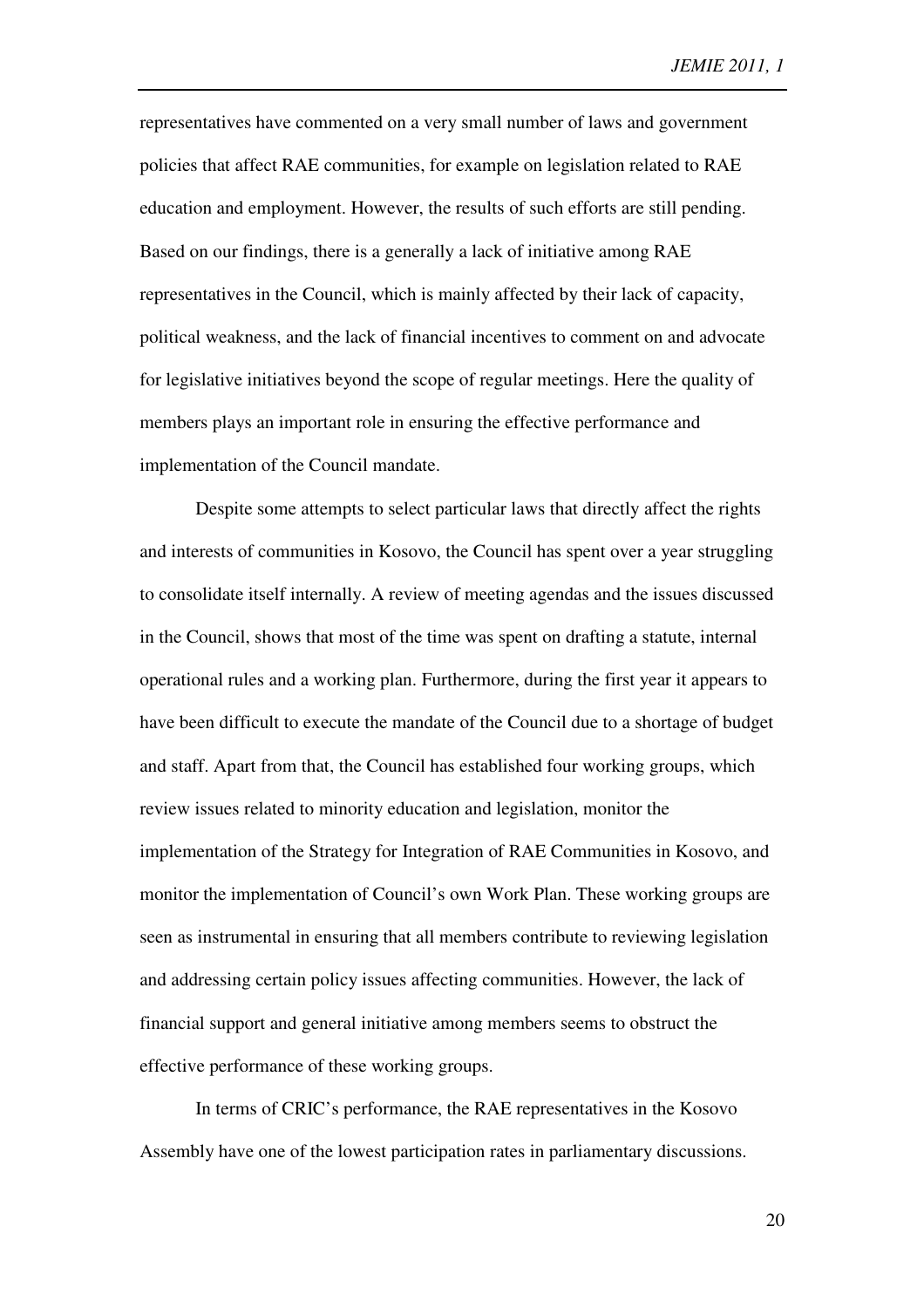Within CRIC, RAE representatives seem to be overshadowed by the political and financial priority accorded to the Serb community. Most of the RAE MPs pursue a 'political servitude strategy', whereby in exchange for small donations they do not criticize the government, and in most cases follow the voting patterns of the majority. In general, the performance and the effectiveness of parliamentary committees within the Kosovo Assembly is considered weak due to a lack of capacity, expertise and political activism when handling draft laws in their field (KDI, 2009: 27). Similarly, the EU 2010 Progress Report for Kosovo also notes that the Kosovo Assembly needs to improve its "capacity to scrutinise draft legislation and monitor its implementation after adoption" as well as to "enhance the parliamentary oversight of government work" (EC, 2010: 7). CRIC is no exception to this general parliamentary trend. The Kosovo Democratic Institute is a local NGO in Kosovo that assesses the activism of MPs by measuring how often they participate in discussions, initiate urgent issues, propose agenda items and raise parliamentary questions.<sup>21</sup> A table compiled by the authors (below) indicates that Roma, Ashkali and Egyptian MPs have had a very low level of parliamentary activism over the last two years.

| The percentage of fulfilment of parliamentary<br>mandate among RAE members of<br>Kosovo Assembly 2008-2009 |                               | 2008<br>Jan-June | 2008<br>$Iuly-Dec$ | 2009<br>Jan-June | 2009<br>July-Dec | 2010<br>$July-Oct$ |
|------------------------------------------------------------------------------------------------------------|-------------------------------|------------------|--------------------|------------------|------------------|--------------------|
| Members of parliament                                                                                      | Political Party <sup>22</sup> | $\%$             | $\%$               | $\%$             | $\%$             | $\%$               |
| Xhevdet Neziraj                                                                                            | <b>IRDK</b>                   | 0.32             | 2.68               | 5.78             | 12.1             | 0.3                |
| Zylfi Merxha                                                                                               | <b>PREBK</b>                  | 0.24             | 4.76               | 0.79             | 3                | 0.6                |
| Danush Ademi                                                                                               | <b>PDAK</b>                   |                  |                    | 0.95             | 1.6              | 0.4                |
| Etem Arifi                                                                                                 | <b>PDAK</b>                   | 0.00             | 1.21               | 0.00             | 1.5              | 0.0                |
| Hafize Hajdini                                                                                             | <b>PDAK</b>                   | 0.00             | 0.00               | 0.00             | 1.5              | 0.1                |

Source: Table compiled by authors to summarize KDI Scorecard, 2008-2010, Available at: http://www.kdi-kosova.org/alb/publications.php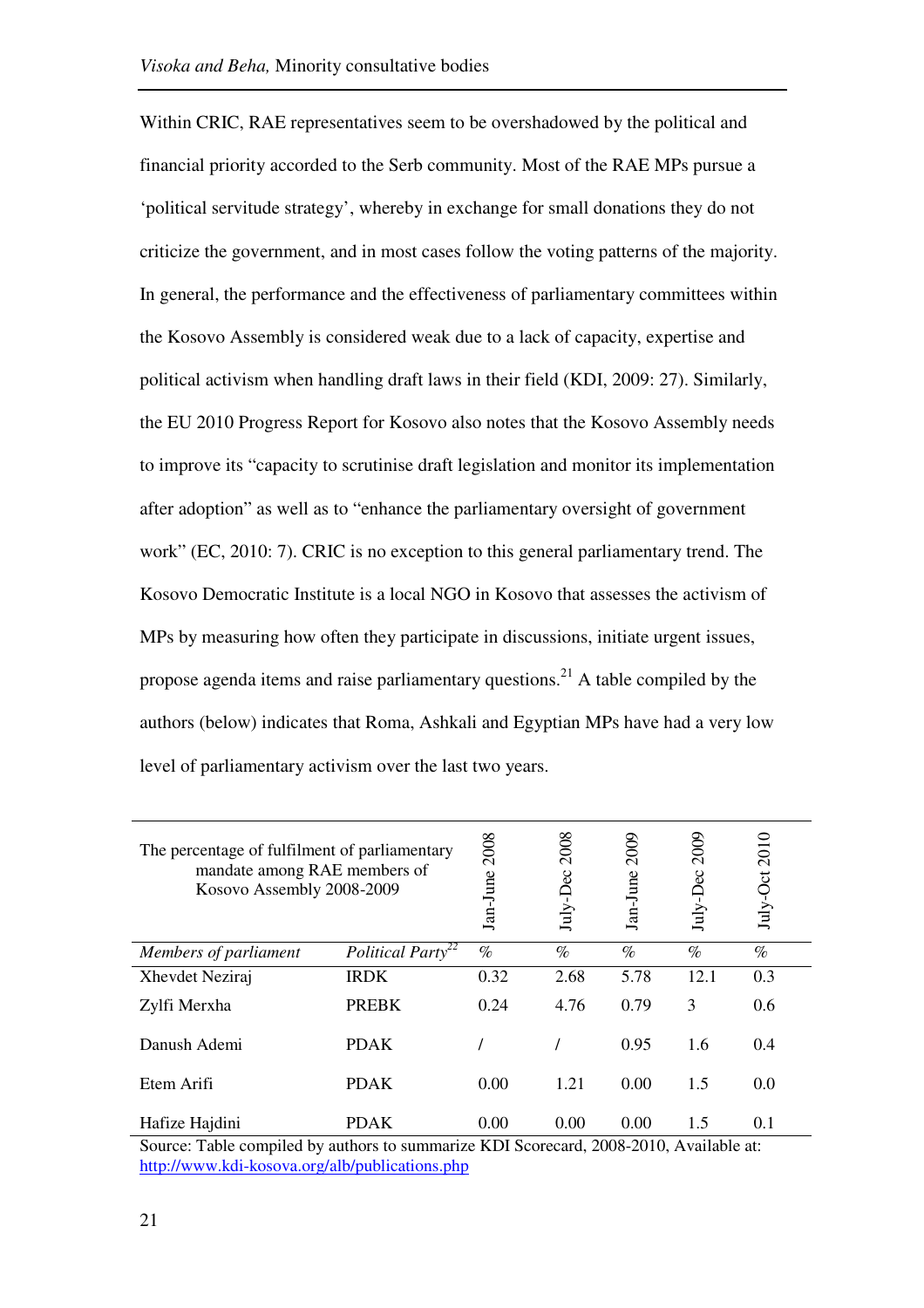The most active MP is the Egyptian political representative Xhevdet Neziraj from the New Democratic Initiative of Kosova (IRDK) with 12%. The worst cases are of Ashkali representatives where we can observe no participation at all in fulfilling the parliamentary mandate. Some of the Roma, Ashkali and Egyptian MPs with the lowest parliamentary participation have intentionally chosen a strategy of silence and compliance. By remaining silent in parliamentary sessions, they hope to ensure that their respective community and region is prioritized when it comes to governmental investment and donations.<sup>23</sup> A CRIC member of the Ashkali community also suggested that they refrained from raising parliamentary questions due to their political affiliation with the governing party. $24$ 

However, the same Ashkali MPs also mentioned a more obvious motivation behind this 'parliamentary silence', namely that as a result of such parliamentary behaviour they had succeeded in convincing the Ministry for Communities and Returns to allocate  $\epsilon$ 200,000 to build houses for the Ashkali community in Dubrava, a village in the centre of Kosovo. The Office of the Prime Minister dedicated  $\epsilon$ 200,000 and the Ministry of Labour and Social Welfare  $\epsilon$ 40,000 to the same housing project.<sup>25</sup> This clearly reflects how parliamentary mechanisms and community participation is exchanged for the reallocation of reconstruction funding, although it is clearly an unconditional obligation of the respective governmental agencies to help these communities regardless of the actions of their representatives in parliament. Although one could perceive this as an effective strategy for exchanging political power (votes, coalitions) for funds towards community projects, this strategy certainly affects their democratic mandate and undermines long-term parliamentary practices and the overall political empowerment of these minority communities.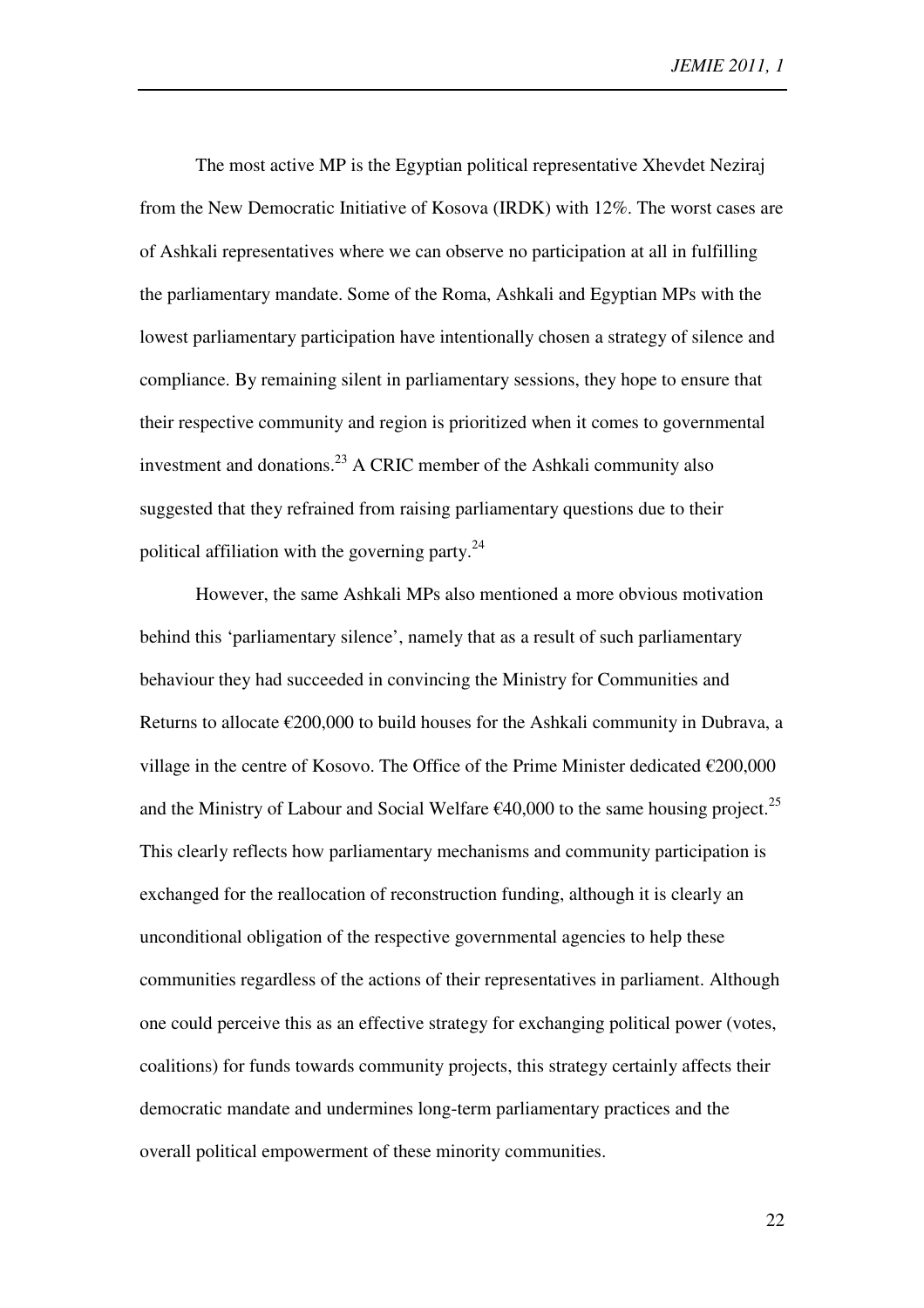The other factor that obstructs RAE parliamentary activism is the prioritization of the Serb community within Kosovo institutions and by international actors, which results from the political situation in Kosovo, and notably pressure from Serbia. It is evident that in all institutional mechanisms dedicated to communities in Kosovo, Serb community members are elected as chairs and control the agenda of activities and the allocation of funds. An Egyptian MP expressed dissatisfaction that the chair of CRIC is always a member of the Serb community, claiming that such a situation creates obstacles for other, smaller communities when raising issues related to the protection of their rights and interests (public investment and employment, allocation of funds, and so on).<sup>26</sup> However, despite these external constrictions, if non-Serb communities showed greater commitment to working together they would be able to make far better use of the consultative bodies.

# *Contribution to governmental programming*

Minority consultative mechanisms are also entitled to engage in developing, implementing and evaluating governmental programmes dedicated to minority communities. This includes participating in assessing community needs, setting policy priorities, disseminating information, fund-raising, and monitoring and evaluating the performance of programmes. In the Kosovo context, the Office for Community Affairs is considered the suitable forum for performance of these tasks. However, so far it appears that the OCA has been negatively affected by political interference in the allocation of resources and setting of priorities, internal overlapping of activities, and disproportionate attention to the Serb minority. Although it is difficult to provide tangible evidence of political interference, first-hand accounts from our field research indicate that this may well be the case. For instance, a minority activist noted that there is continuous political interference from the government and the international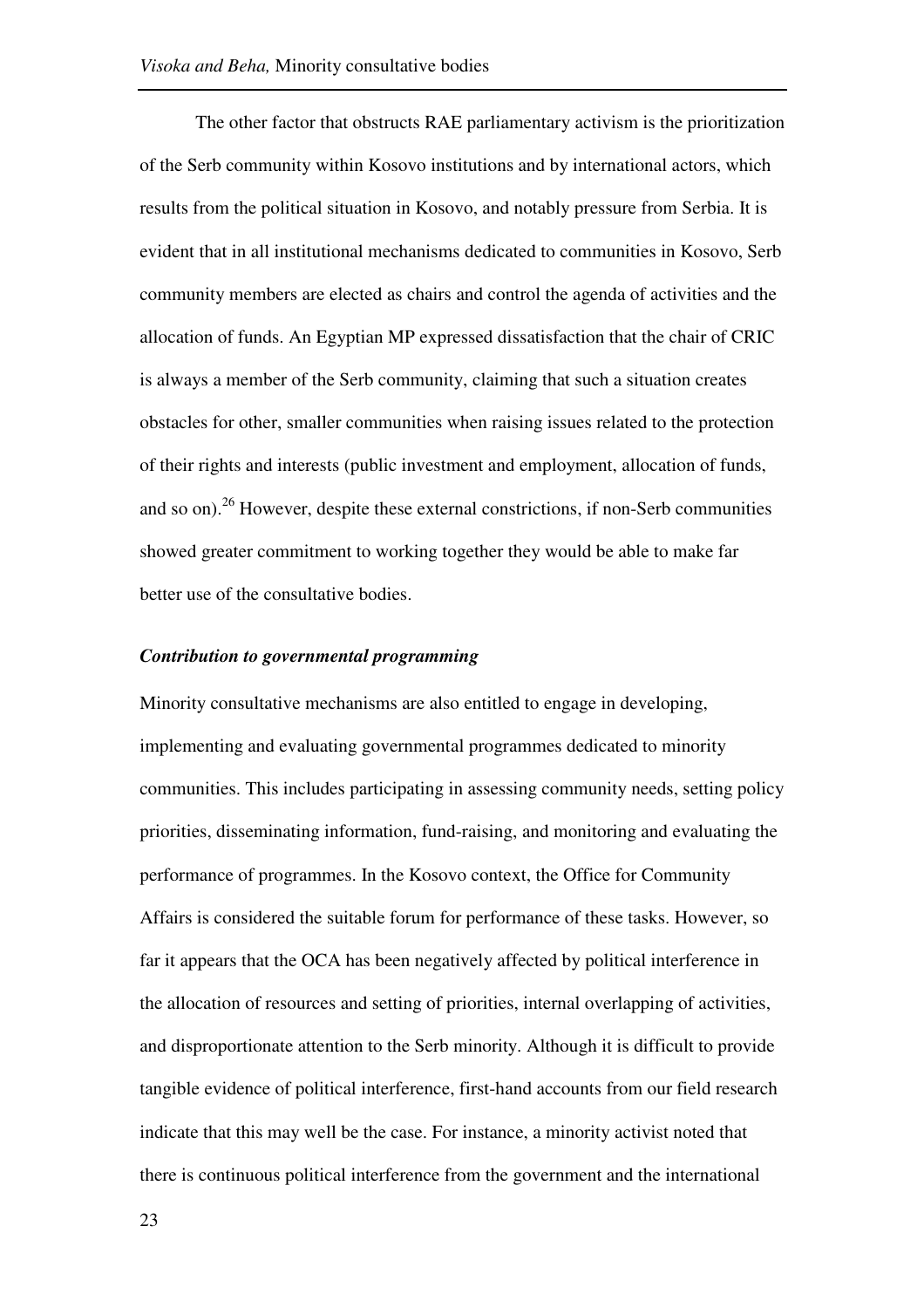donors.<sup>27</sup> The same person, speaking in confidence, declared that "within OCA there is nepotism, favouring of certain people, and political trade-offs".<sup>28</sup> Further detailed investigation would be necessary to examine whether there is political interference in the work the OCA.

It should be noted that the OCA is also tasked with monitoring implementation of the RAE Strategy. However, since the resignation of a Roma staff member from the OCA there seems to have been reduced attention and support for implementation of the strategy. This is further exacerbated by confusion in the respective mandates of the OCA and the Office of Good Governance. The latter is also located within the Office of the Prime Minister and was initially tasked with implementing the RAE Strategy.

#### *Participation in reporting to international mechanisms*

While international best practice suggests that minority consultative bodies should contribute to enhancing minority rights through regular reporting to international human and minority rights monitoring bodies, in Kosovo the consultative mechanisms do not explicitly exercise this task. In principle multiple international organizations, together with local NGOs, monitor the situation of minority rights. According to Ahtisaari's Comprehensive Status Settlement, the International Civilian Office and Representative (ICO/ICR) is charged with responsibility for supervising the implementation of provisions on minority affairs, including decentralization (UN Security Council, 2007).

Despite the fact that ICO has engaged in lobbying on issues such as the need for a separate budget line and inclusion of the Croatian community in the Council, there are voices among communities who criticize the ICR for ignoring queries from RAE representatives in the Council and in the CRIC. An Ashkali MP declared that "in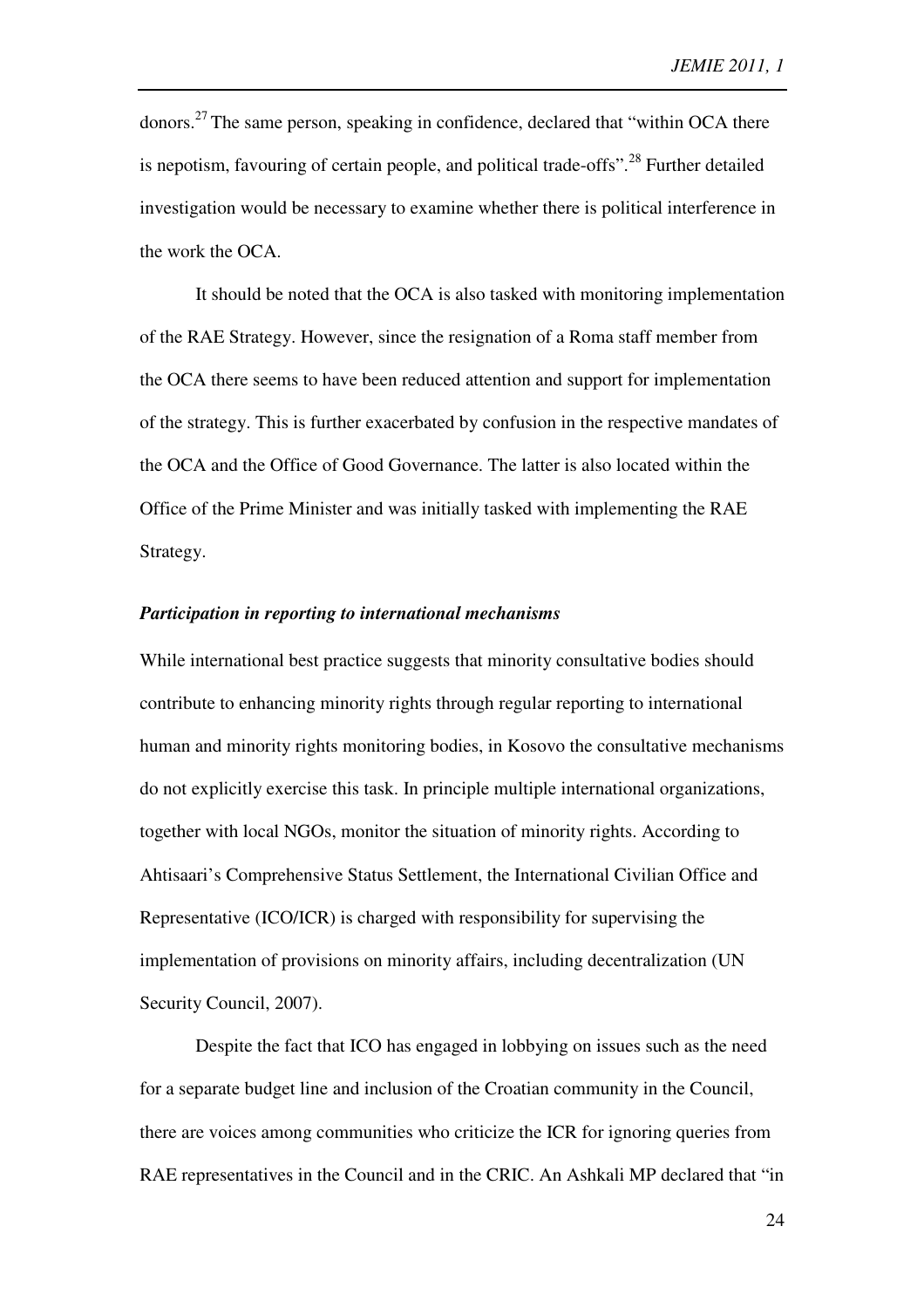several cases we have sent requests to the ICO on communal issues (eg. Lipjan), but they did not provide any response"; he believes "they are interested only in Serb interests".<sup>29</sup> On another occasion, an Egyptian MP and member of CRIC declared that he had approached ICO on matters of discrimination in employment in public institutions, but the ICO did not agree to meet with him. Indeed, these cases create doubts as to whether the international presence in post-independence Kosovo is focused only on enhancing Serb minority rights and interests, and leaving aside other smaller and marginalized minorities.

#### *Conclusion*

This paper examined the practical implications and contextual difficulties that have obstructed the right to effective participation among minority communities in Kosovo. It has highlighted that RAE representatives, as members of non-dominant minorities, have achieved limited results through the co-decision, consultation and coordination mechanisms in Kosovo. This is largely the result of a number of factors, including a lack of inter-institutional cooperation and coordination, the lack of meaningful engagement when reviewing and commenting on legislative and policy initiatives; political interference; and a governmental and international focus on the Serb community, to the detriment of other communities. Above all, these shortcomings are the result of a lack of capacity and of qualified members, insufficient resources, and a lack of commitment among the Roma, Ashkali, and Egyptian representatives themselves to make effective use of these mechanisms. The overall weakness of RAE representation in these consultative mechanisms is also affected by the broader disfunctionality of RAE political community and civil society, which is generally the result of internal tension within these communities.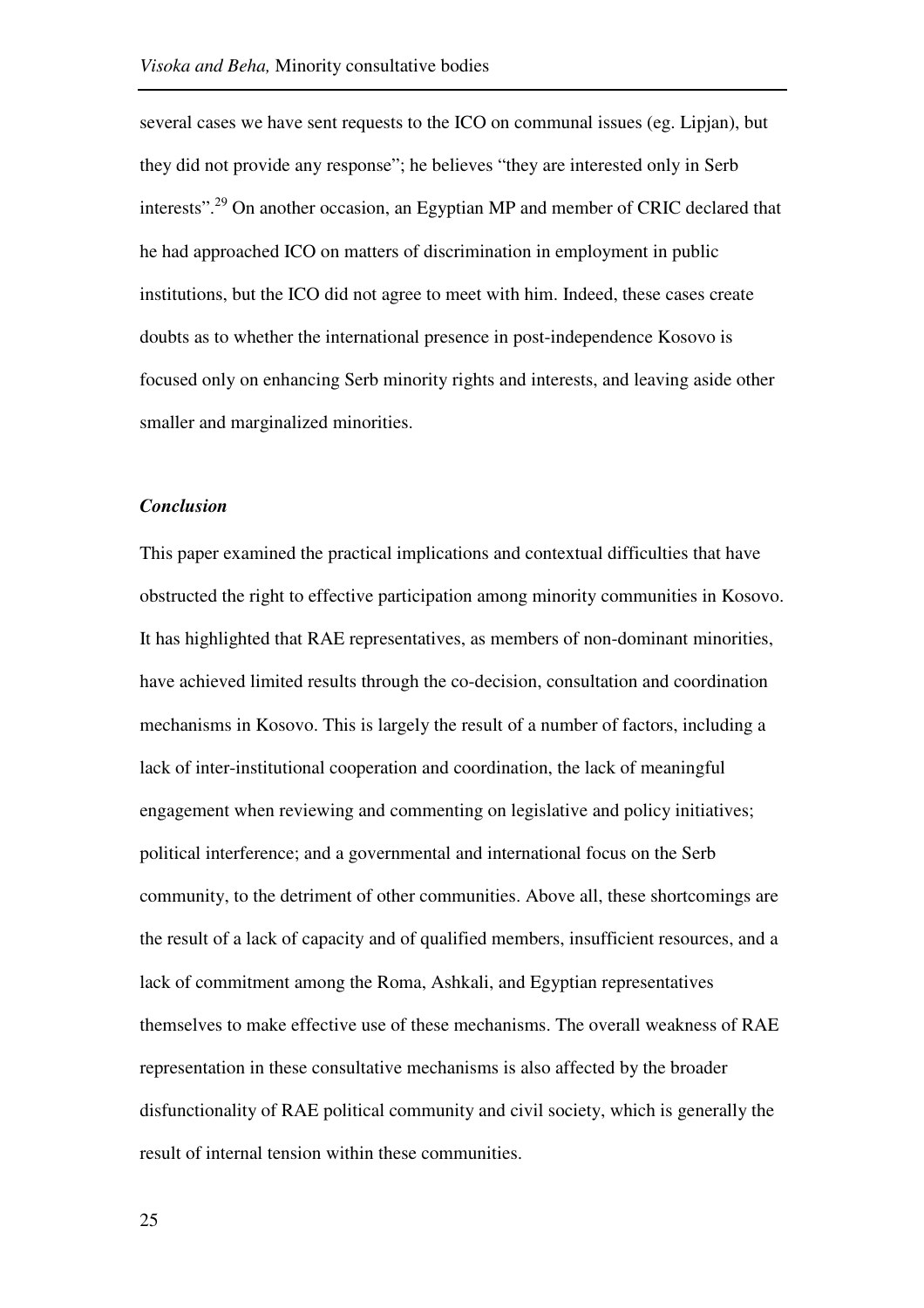The criteria against which we have examined the performance of minority consultative bodies in Kosovo―namely their internal consolidation and representation, tangible and mandate-related results, and wider external support or obstacles―shows that these mechanisms are at present only in the early stages of development, and as such require more commitment and coordination from all parties involved.

Nevertheless, searching for further causal factors, one could also argue that the limited achievements of minority consultative bodies in ensuring effective minority participation, to a large extent reflect broader structural problems in Kosovo. While this was not the focus of this paper, perhaps the partial willingness of the Kosovo authorities to make these bodies work shows that externally imposed institutional design risks producing limited results when there is insufficient local support and commitment. Hence one could argue that these mechanisms are more reflective of a symbolic commitment by Kosovo authorities to guarantee minority protection and effective minority participation, rather than a meaningful platform for producing tangible results and improving the lives of minority communities in Kosovo, especially of those minorities that are most vulnerable, namely the Roma, Ashkali and Egyptian communities. On the other hand, the limited space provided for effective minority participation by Kosovo's dominant political elites reflects also a fear from antagonising the majority population, who equally suffer from unemployment, limited social assistance, and meaningful emancipation.

To conclude, the fact-gathering nature of this paper provides useful empirical evidence that can contribute to ongoing theoretical discussions and policy prescriptions on effective minority participation. In particular it highlights the need for minority consultative bodies to serve primarily as a platform for the effective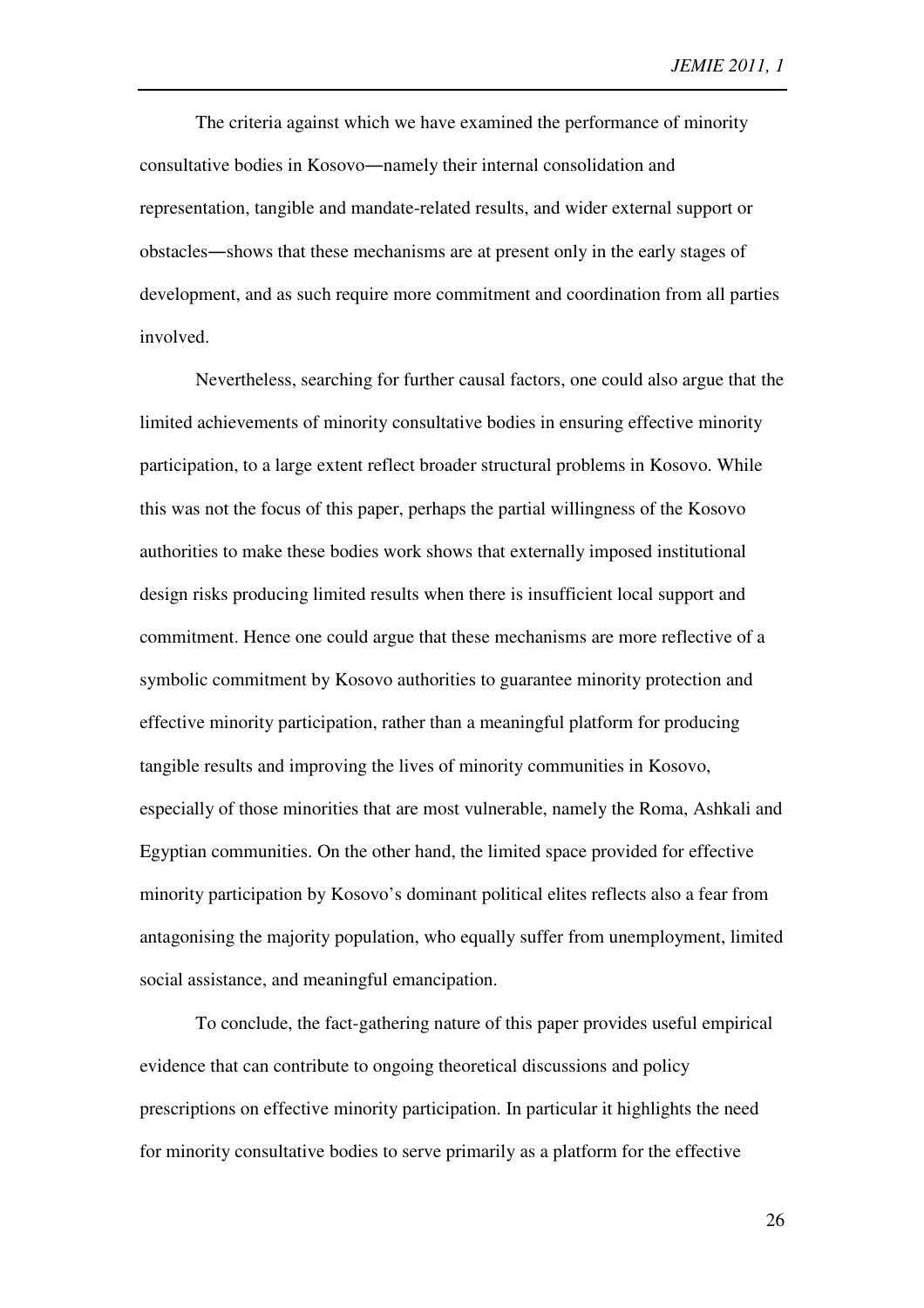emancipation of non-dominant minorities, rather than as an elusive participatory

space which fails to accurately reflect the needs and interests of the communities it

was designed to serve.

#### *Acknowledgment*

The authors would like to thank two anonymous reviewers for their valuable comments in finalizing this article.

### *Notes*

- 1 For the justification invoked to recognize Kosovo's independence see: G. Bolton and G. Visoka, 'Recognizing Kosovo's independence: Remedial secession or earned sovereignty*?'*. Occasional Paper, No. 11/10, SESSOX, University of Oxford, October 2010.
- 2 George, A.L. and A. Bennett. *Case Studies and Theory Development in the Social Sciences*. Cambridge MA: MIT Press, 2005. George and Bennett argue that case study methods are suitable for accumulating theoretical knowledge across all schools of thought, including those studies that give primacy to material or ideational aspects of the social world.
- 3 Council of Europe, *Framework Convention for the Protection of National Minorities,* 1995, Art. 15; Similarly the United Nations and the OSCE have emphasized the right of minorities to participate effectively in decision-making on national, regional and local levels.
- 4 OSCE, *Lund Recommendations for the Effective Participation of National Minorities in Public Life,* 1999, para. 12.
- 5 See: Mason, D. and J.D. Meernik. *Conflict Prevention and Peacebuilding in Post-War Societies: Sustaining the peace*. Oxford & New York: Routledge, 2006; I. O'Flynn. *Deliberative Democracy and Divided Societies*. Edinburgh: Edinburgh University Press, 2006; A.K. Jarstad and T.D. Sisk. *From War to Democracy: Dilemmas of Peacebuilding.* Cambridge: Cambridge University Press, 2008.
- 6 See: King, I. and W. Mason. *Peace at Any Price: How the World Failed Kosovo*. London: Hurst and Company, 2006; Weller, M. *Contested Statehood: Kosovo's Struggle for Independence.* Oxford: Oxford University Press, 2008; B. Reka. *UNMIK as an International Governance in Post-War Kosova: NATO's Intervention, UN Administration and Kosovar Aspiration*. Shkup: LogosA, 2003; and A. Beha and G. Visoka, 'Human security as ethnic security in Kosovo'. *Human Security Perspectives* 7(1) (2010), 83-101.
- 7 UNMIK Regulation 2001/9, *On a Constitutional Framework for Provisional Self-Government in Kosovo*, 15 May 2001.
- 8 For an overview of the history and identity of the Roma, Ashkali, and Egyptian communities see: N. Malcolm, *Kosovo, A Short History*. Oxford: Oxford University Press, 2002, 205-9; A. Fraser, *The Gypsies (The Peoples of Europe)*. London: Wiley-Blackwell, 1995, 45-56; C. Baldwin, *Minority Rights in Kosovo under International Rule*. London: MRGI, 2006; J. Briza. *Minority Rights in Yugoslavia*. London: MRGI, 2000.
- 9 Humanitarian Law Centre (HLC)*. Ethnic Communities in Kosovo in 2007 and 2008*. Prishtina: HLC, 2008; Council of Europe, *Report of the Council of Europe Commissioner for Human Rights' Special Mission to Kosovo*, CommDH(2009)23, 23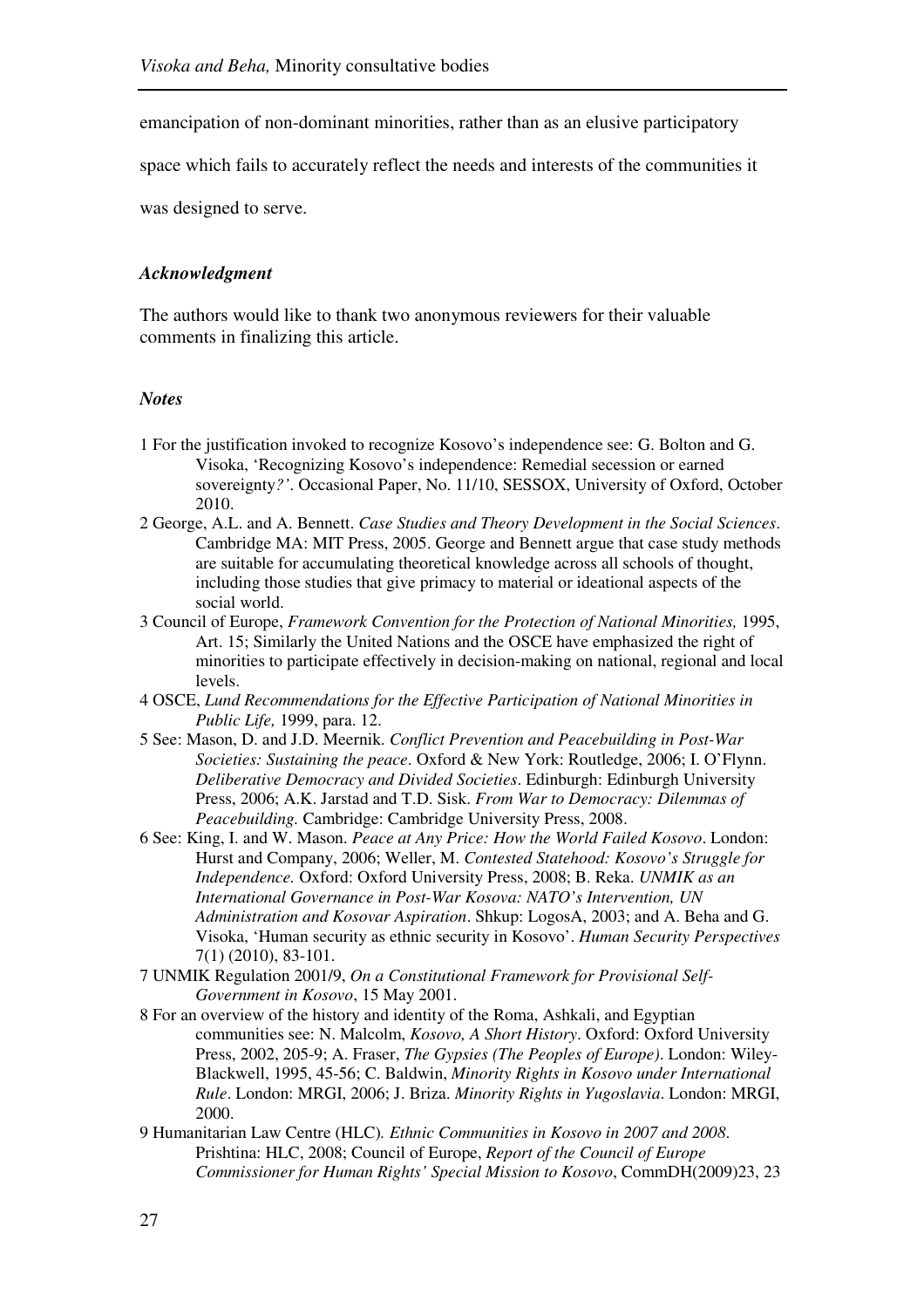– 27 March 2009, p.23 For a brief overview of the Roma, Ashkali and Egyptian History see: Visoka, Gezim. 'Political Parties and Minority Participation: Case of Roma, Ashkalia and Egyptians in Kosovo'. In *Political Parties and Minority Participation*, ed. Florian Bieber. Skopje: FES, 2008.

- 10 The Constitution of the Republic of Kosovo, 15 June 2008, Art. 60. Text available at <http://www.kushtetutakosoves.info/?cid=2,258>. The Statute and Regulation of the Council provide a detailed outline of the functions.
- 11 Prime Minister's Office for Community Affairs Briefing Document, August 2008, Prishtina.

12 Interview with an Ashkali civil society representative in the Council, June 2010.

- 13 Interview with a Roma civil society activist who decided to remain confidential, June 2010.
- 14 Interview with an Egyptian Civil Society Representative in the Council, 23 June 2010.
- 15 Interview with an Ashkali Civil Society Representative in the Council, 22 June 2010.
- 16 Interview with an Ashkali MP in Kosovo Assembly, Member of CRIC, June 2010.
- 17 Interview with an Ashkali civil society activist who chose to remain anonymous, June 2010.

18 Interview with an Ashkali MP who chose to remain anonymous, June 2010.

19 *Ibid*.

20 Interview with an Egyptian MP in Kosovo Assembly, June 2010.

21 See: KDI Scorecard measuring system.

22 IRDK (New Democratic Initiative of Kosova); PREBK (New United Roma Party of Kosovo); PDAK (Democratic Party of Kosovo Ashkali).

23 Interview with an Ashkali MP in Kosovo Assembly, Member of CRIC, June 2010. 24 *Ibid*.

25 Interview with an Ashkali MP in Kosovo Assembly, Member of CRIC, June 2010.

- 26 Interview with an Egyptian MP in Kosovo Assembly, June 2010.
- 27 Interviewees requested to remain anonymous to this point.

28 *Ibid*.

29 Interview with an Ashkali MP in Kosovo Assembly, Member of CRIC, June 2010.

# *References*

Baldwin, C. Minority Rights in Kosovo under International Rule, MRGI, 2006.

- Beha, A. and G. Visoka, 'Human Security as Ethnic Security in Kosovo'. *Human Security Perspectives* 7(1) (2010), 83-101.
- Bolton, G. and G. Visoka, 'Recognizing Kosovo's independence: Remedial secession or earned sovereignty*?*' Occasional Paper, No. 11/10, SESSOX, University of Oxford, October 2010.

Briza, J. *Minority Rights in Yugoslavia*. London: MRGI, 2000.

Coleman, P.T. 'Characteristics of Protracted, Intractable Conflict: Toward the Development of a Metaframework-I'. *Peace and Conflict: Journal of Peace Psychology* 9(1) (2003): 1-37.

- Council of Europe, Framework Convention for the Protection of National Minorities, 1995.
- Handbook on Minority Consultative Mechanisms, Committee of Experts on Issues Related to Protection of National Minorities, DH-MIN(2006)012, Strasbourg, 20 October 2006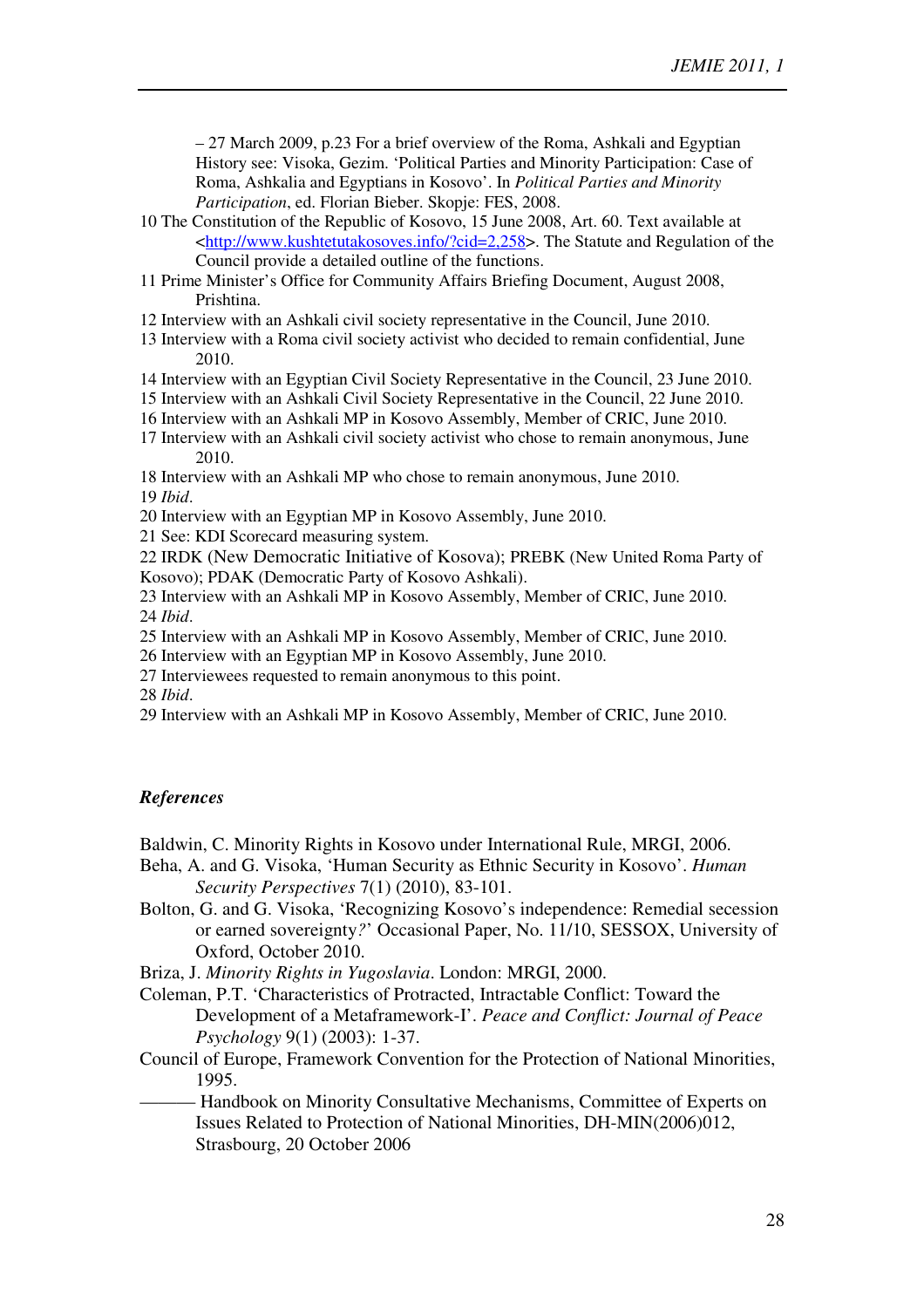- Report of the Council of Europe Commissioner for Human Rights' Special Mission to Kosovo, CommDH(2009)23, 23-27 March 2009.

- European Commission, 2010 Progress Report for Kosovo.
- Ferejohn, J. 'Instituting deliberative democracy'. In *Designing Democratic Institutions*, eds. I. Shapiro and S. Macedo. New York: New York University Press, 2000.
- Fraser, A. *The Gypsies (The Peoples of Europe).* London: Wiley-Blackwell, 1995.
- George, A.L. and A. Bennett. *Case Studies and Theory Development in the Social Sciences*. Cambridge MA: MIT Press, 2005.
- Gutmann, A. and D. Thompson. *Democracy and Disagreement*. MA: Harvard University Press, 1996.
- Humanitarian Law Centre, *Ethnic Communities in Kosovo in 2007 and 2008*. Prishtina: HLC, 2008.
- Jarstad, A.K. and T.D. Sisk. *From War to Democracy: Dilemmas of Peacebuilding*. Cambridge: Cambridge University Press, 2008.
- Kosovo Democratic Institute (KDI). *Report on the Work of Kosova Parliament during Mandate 2004-2007*. Prishtina: KDI, 2007.
	- ——— *Scorecard of Kosovo Assembly July-December 2009*. Prishtina: KDI, 2009.
- King, I. and W. Mason. *Peace at Any Price: How the World Failed Kosovo*. London: Hurst and Company, 2006.
- Kosovo government, Strategy for the Integration of Roma, Ashkalia and Egyptian Communities in the Republic of Kosovo (2009-2015), 2009.
- Kosovo Institute for Policy Research and Development (KIPRED). 'Integration of Minority Communities in the Post Status Kosovo'. *Policy Research Series*. Prishtina: KIPRED, 2006.
- Kymlicka, W. 'The Evolving Basis of European Norms of Minority Rights: Rights to Culture, Participation and Autonomy'. In *The Protection of Minorities in the Wider Europe*, eds. M. Weller, D. Blacklock and K. Nobbs. Hampshire and New York: Palgrave Macmillan, 2008.
- Lijphart, A. *Thinking about Democracy: Power Sharing and Majority Rule in Theory and Practice*. London: Routledge, 2008.
- Malcolm, N. *Kosovo, A Short History*. Oxford: Oxford University Press, 2002.
- Mason, D. and J.D. Meernik*. Conflict Prevention and Peacebuilding in Post-War Societies: Sustaining the Peace*. Oxford and New York: Routledge, 2006.
- McAllister, I. and S. White, 'Conventional Citizen Participation'. In *Democratisation*, eds. C.W. Haerpfer, P. Bernhagen, R.F. Inglehard and C, Welzel. Oxford: Oxford University Press, 2009.
- O'Flynn, I. *Deliberative Democracy and Divided Societies*. Edinburgh: Edinburgh University Press, 2006.
- OSCE, Lund Recommendations for the Effective Participation of National Minorities in Public Life, 1999.
- Prime Minister's Office for Community Affairs Briefing Document, August 2008, Prishtina.
- Redjepi, N. and A. Bojadjieva. 'Building Networks Building Democracy: Kosovo's RAE Civil Society'. Roma Democratic Development Association. SONCE. Policy Brief, 2009.
- Reka, B. *UNMIK as an International Governance in Post-War Kosova: NATO's Intervention, UN Administration and Kosovar Aspiration.* Shkup: LogosA, 2003.